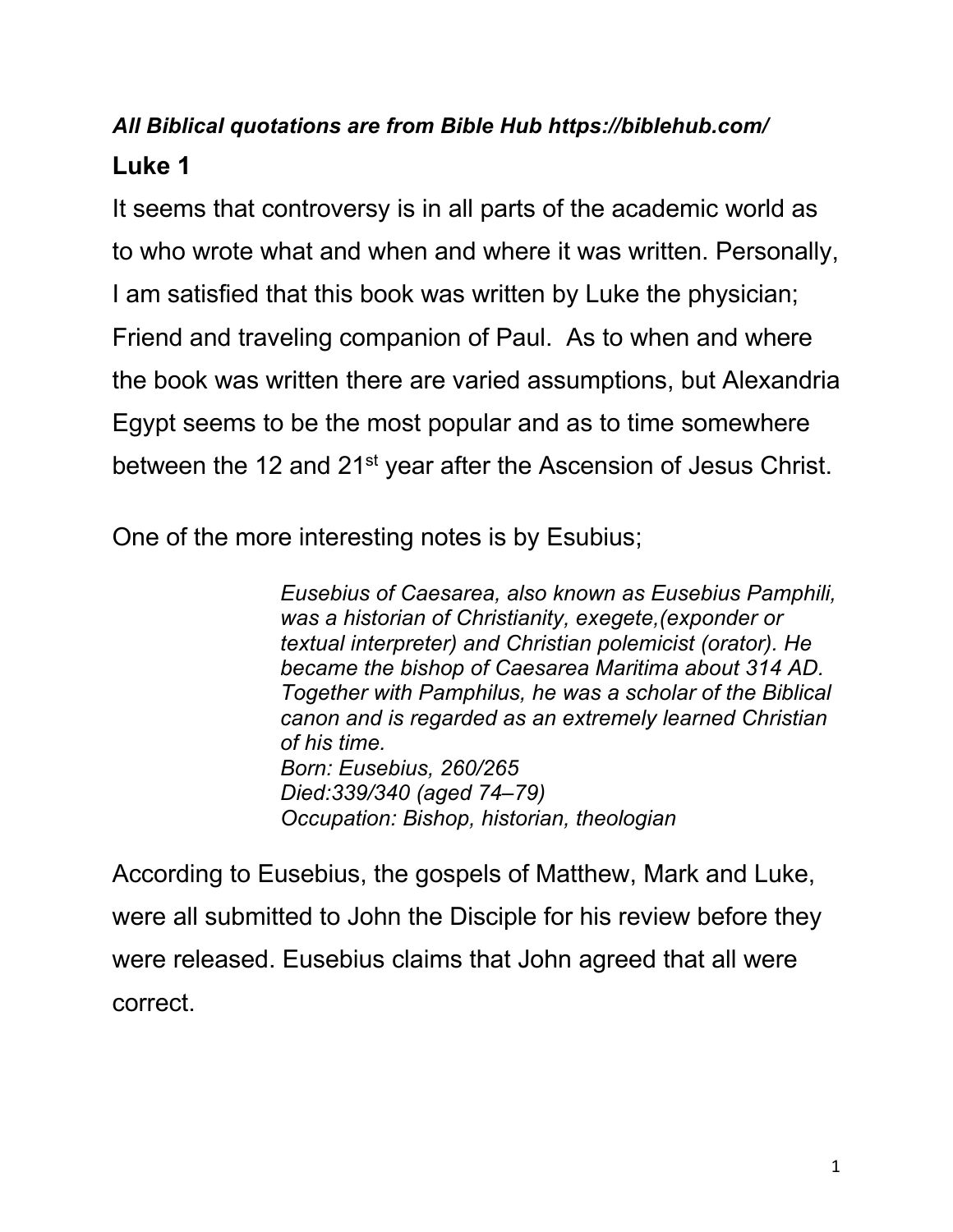## **Luke**

## **Dedication to Theophilus**

**(Acts 1:1-3)**

## **1Forasmuch as many have taken in hand to set forth in order a declaration of those things which are most surely believed among us,**

Luke did not meet nor see Jesus; so, in his opening statement he simply claims that this gospel is written about the things that are believed among his fellow Christians. He also indicates that "many" have tried to set for in order a declaration". How many exactly is not stated but we know that of the many, only 4 were determined to be of such quality as to be included as "Gospels" which simply means "glad tidings".

Luke was a physician of some sort and was noted for his in-depth examination of issues such as Christianity. He is reported to have interviewed many people who had seen and heard Christ and with the guidance of the Holy Spirit was able to write a factual noneyewitness account of the Ministry of the Messiah, Jesus Christ.

**2Even as they delivered them unto us, which from the beginning were eyewitnesses, and ministers of the word;**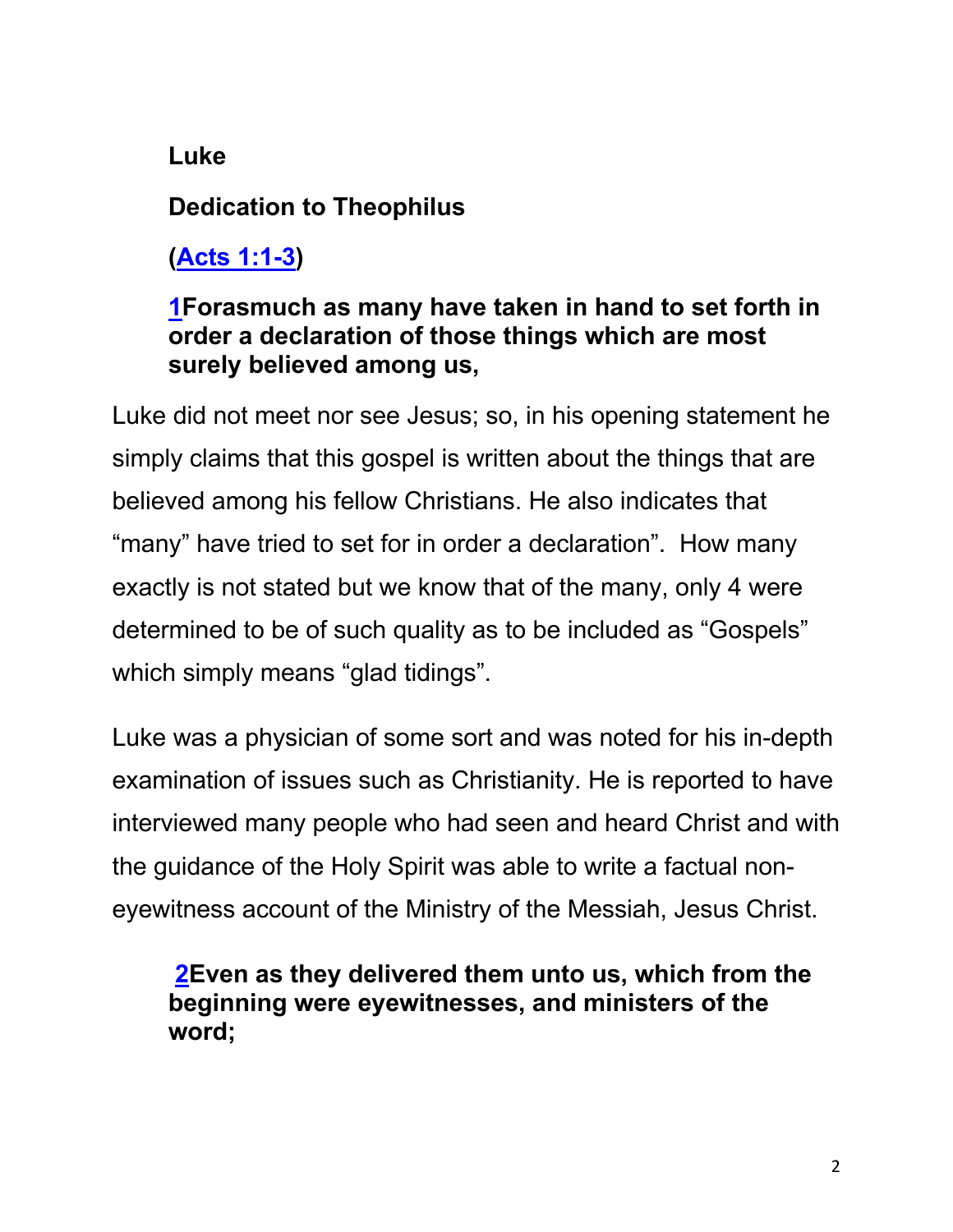As was stated Luke interviewed or was given many accounts by people who had seen firsthand the events around Jesus' ministry.

## **3It seemed good to me also, having had perfect understanding of all things from the very first, to write unto thee in order, most excellent Theophilus,**

This verse seemed a bit pugnacious, claiming "perfect understanding". According to Pulpit Commentary the meaning behind this statement is that Luke was pointing out that he took a step by step investigative approach to this Gospel. It was not that he had complete understanding of all things it was that he had a thorough understanding of how to investigate this or any issue. Investigating physical events is a far cry from investigating spiritual events and being able to explain them.

## **4That thou mightest know the certainty of those things, wherein thou hast been instructed.**

There is a division on whom Theophilus was; some commentator and historians believe he was within the Roman Government, some believe he was in the government but this is not his real name in order to preserve him from persecution, some believe he was a fellow believer, the fact is that God simply does not reveal who he is and it does not affect the value of the gospel of Luke. However, there is one other belief that centers around the meaning of the name of Theophilus; "Lover of God". Some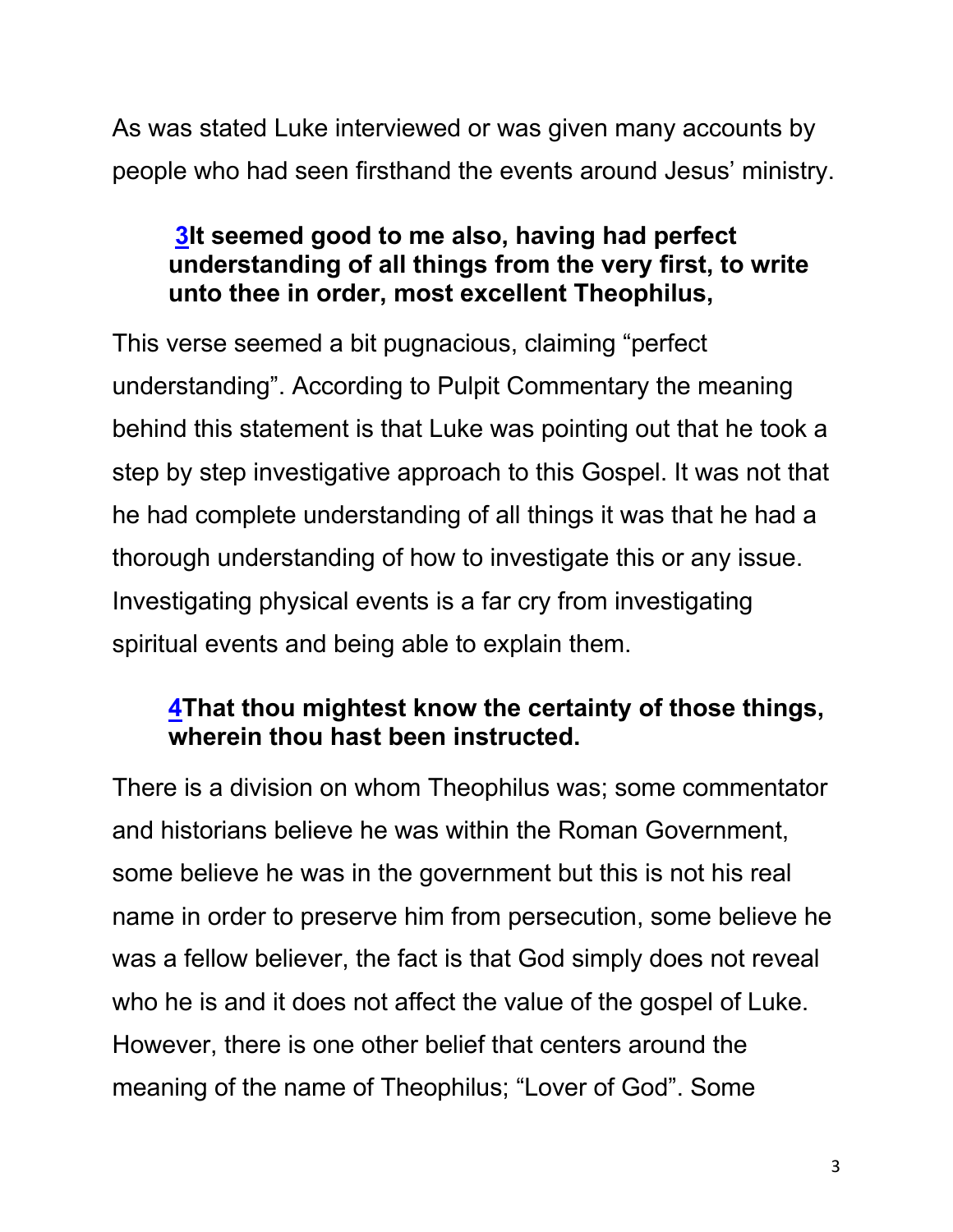contend that Luke was simply using a name that is directed to all who are "Lovers of God" as the introduction to his Gospel.

## **The Birth of John the Baptist Foretold**

**(Matthew 11:7-19; Luke 7:24-35; Luke 16:14-17)**

Luke starts his Gospel with the forerunner to Christ, John the Baptist.

**5There was in the days of Herod, the king of Judaea, a certain priest named Zacharias, of the course of Abia: and his wife** *was* **of the daughters of Aaron, and her name** *was* **Elisabeth.**

*1 Chronicles 24:1 Now these are the divisions of the sons of Aaron. The sons of Aaron; Nadab, and Abihu, Eleazar, and Ithamar.*

Believe me when I say there is no small disagreement with in and without Christendom as to the linage of Jesus; his mother Mary and his adopted father Joseph. I think it safe to say that Jesus is declared to be King and High Priest by God and that is all that matters. He is what God says He is and no amount of arguing is going to change that. But we will look at this verse to see if we can understand where it is going.

In the Bible there was a certainty that to be a priest you had to be from the tribe of Levi, no exceptions.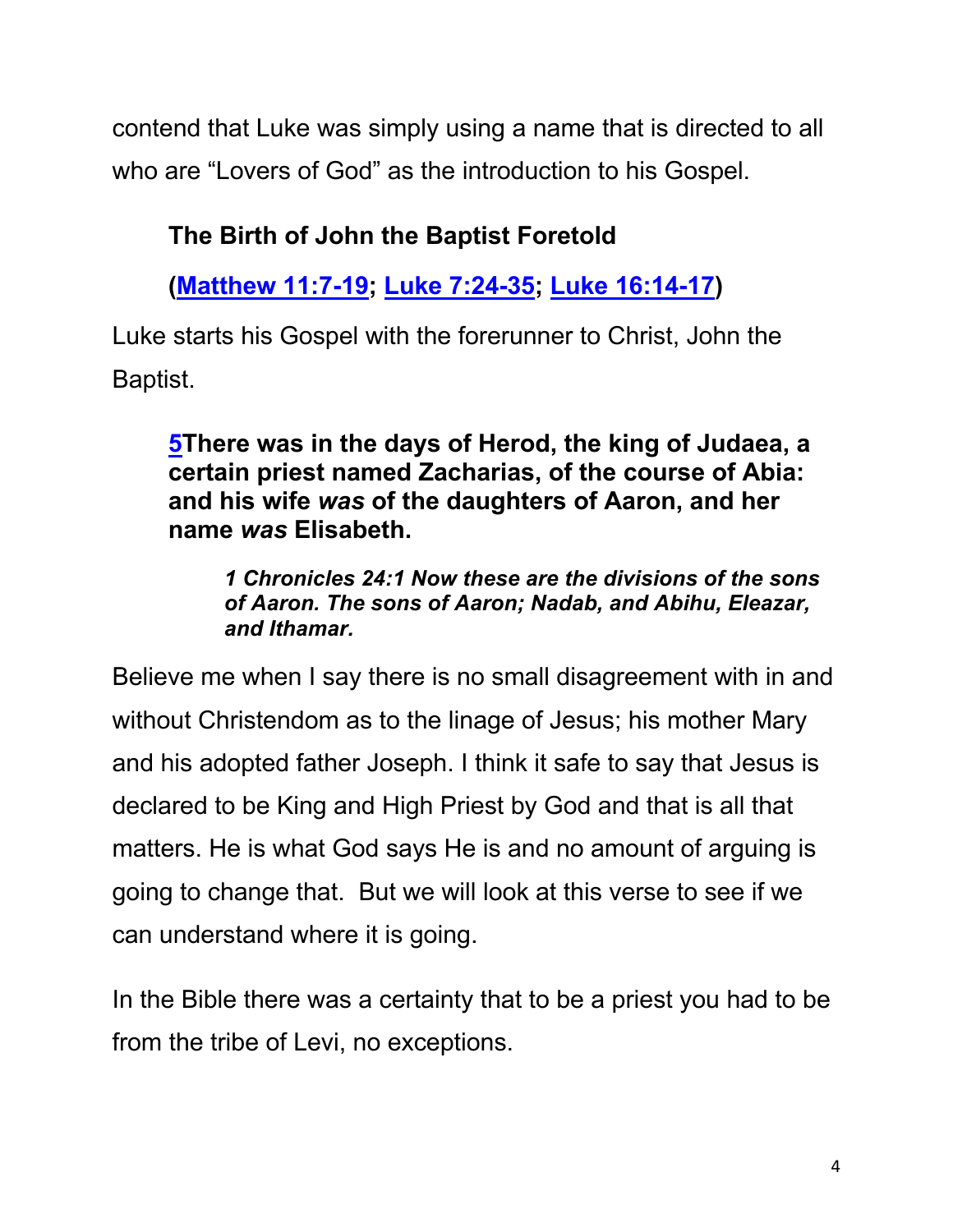In this verse Luke establishes the bonofides of Zacharias, even though the name Abia does not appear hear. The Priesthood was divided into originally 4 courses so one Priest or group had some days off simply put. Abia he was one of the heads of the 24 courses that King David established for the Priesthood later on. It was expanded from the originally 4 courses as the needs increased at the temple for priests. When those of the Aaronic or Levitical line were expanded; Abia was of that line but he was not the father of Zacharias, but Zacharias was of that course. The point being that He was of the linage of Amram, the father of Moses, 'Aaron and Miriam. Zacharias's wife Elisabeth was also of the same linage, so John the Baptist pedigree is indisputably linked to the tribe of Levi through Aaron; as this verse clearly says that Elizabeth was of the daughters of Aaron.

So, if Elizabeth was of the daughters of Aaron then so would her siblings including her sister. Her sister was the mother of Mary, so Mary's mother and Elizabeth's mother were sisters, making Mary and Elizabeth cousins.

A point on Herod, he was the first non-Jewish King of Jerusalem and Judea. He claimed to be a Jew but his father was of Idumean (Edom) by birth and Herod was loyal only to Rome, giving no religion any consideration unless it helped him in some way. He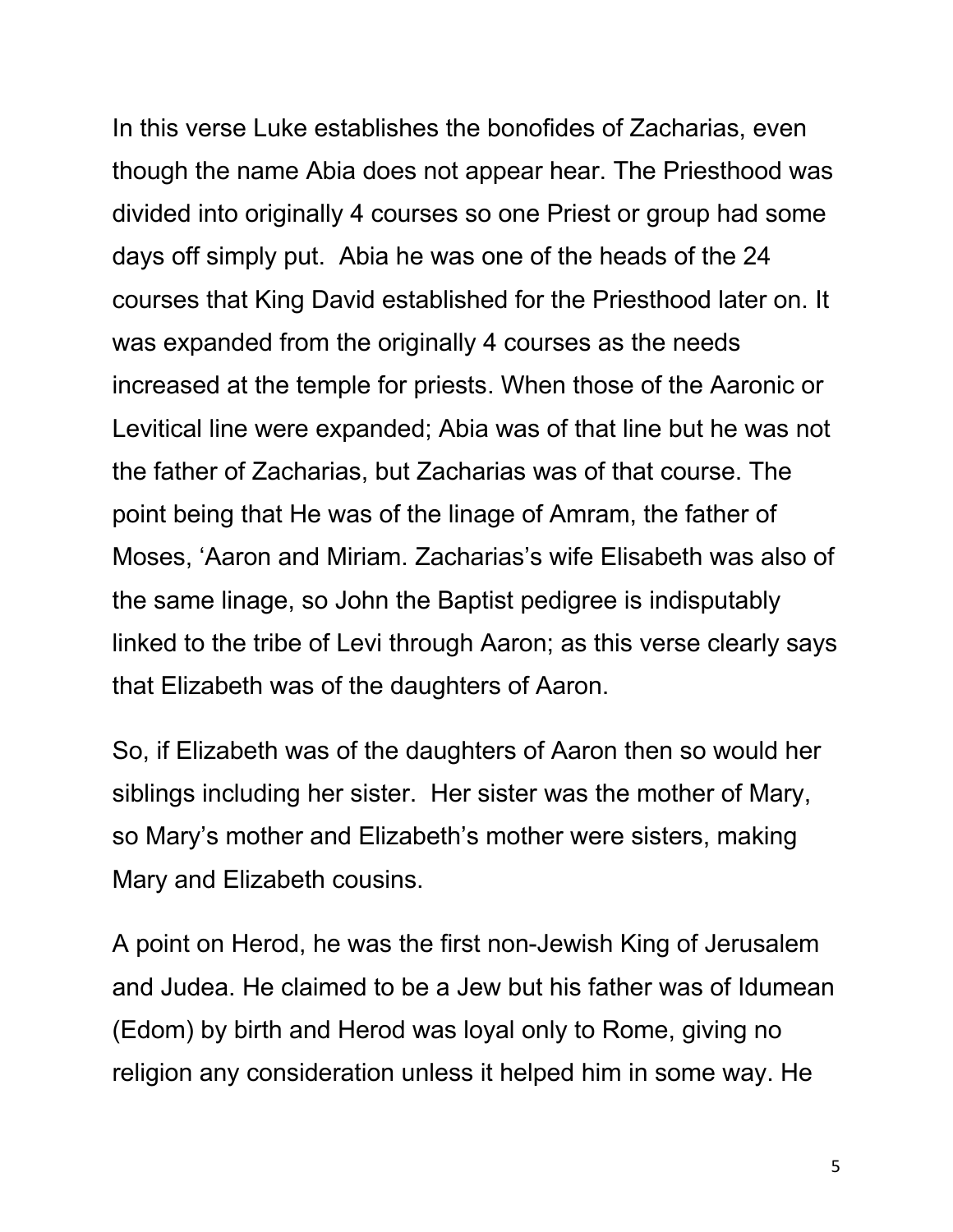would use whatever he needed to grow in importance and recognition by the Emperor. This fulfilled a prophecy from;

> *Genesis 49:10 The sceptre shall not depart from Judah, nor a lawgiver from between his feet, until Shiloh come; and unto him shall the gathering of the people be.*

Shiloh is of course another name for the coming Messiah.

**6And they were both righteous before God, walking in all the commandments and ordinances of the Lord blameless. 7And they had no child, because that Elisabeth was barren, and they both were** *now* **well stricken in years.**

Luke make the point that not only were they of a priestly linage, they were righteous before God. The Law was in full effect and a priest would indeed need to be in compliance. There are two types of righteous, the righteous in man's eyes and the True Righteous in God's eyes. Zechariahs and Elisabeth were both righteous in God's eyes. Righteousness not gained through works but through the Power of the Holy Spirit in belief. The same type of Righteousness that God had declared of Abraham.

> *Genesis 15:6 And he believed in the LORD; and he counted it to him for righteousness.*

*Romans 4:3 For what saith the scripture? Abraham believed God, and it was counted unto him for righteousness.*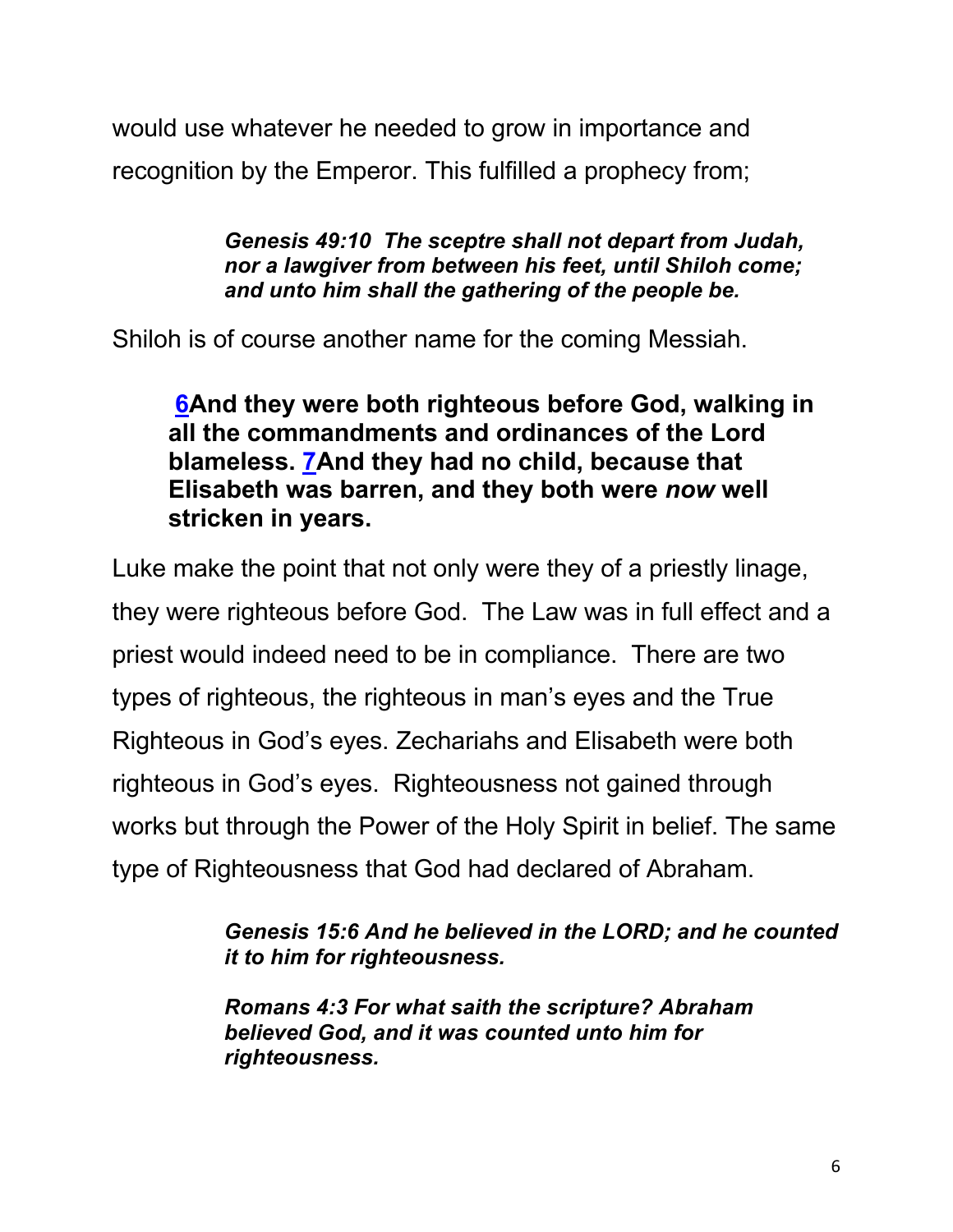So, Elizabeth and Zechariah's righteousness were not their works in the law but because they believed God. In the Old Testament if you believed God like Abraham and Zechariah's and Elizabeth you also, even though not evident yet, believed in His Son. It is that faith in Jesus Christ that grants us salvation.

They were both in advanced years and without children. Reminds us of the story of Abraham and Sarah in part. Due to the connection between who was to be the son of Zachariah and Elizabeth, it had to be of a miraculous nature. Christ Himself would be born in a miraculous way and anything connected to Him would have to be of the same nature, miraculous.

### **8And it came to pass, that while he executed the priest's office before God in the order of his course, 9According to the custom of the priest's office, his lot was to burn incense when he went into the temple of the Lord.**

The idea of "lots" to select various jobs came about like this. There were a number of priests that would care for the temple; sweeping cleaning, burning incense etc. According to tradition two like priests were running up the ramp to the alter to sweep it and one pushed the other down and his leg was broken. The priests as a whole realized how dangerous it was to compete for these jobs, so they decided to do it by lot. It was through this process that Zechariah's was carrying out his task of burning incense at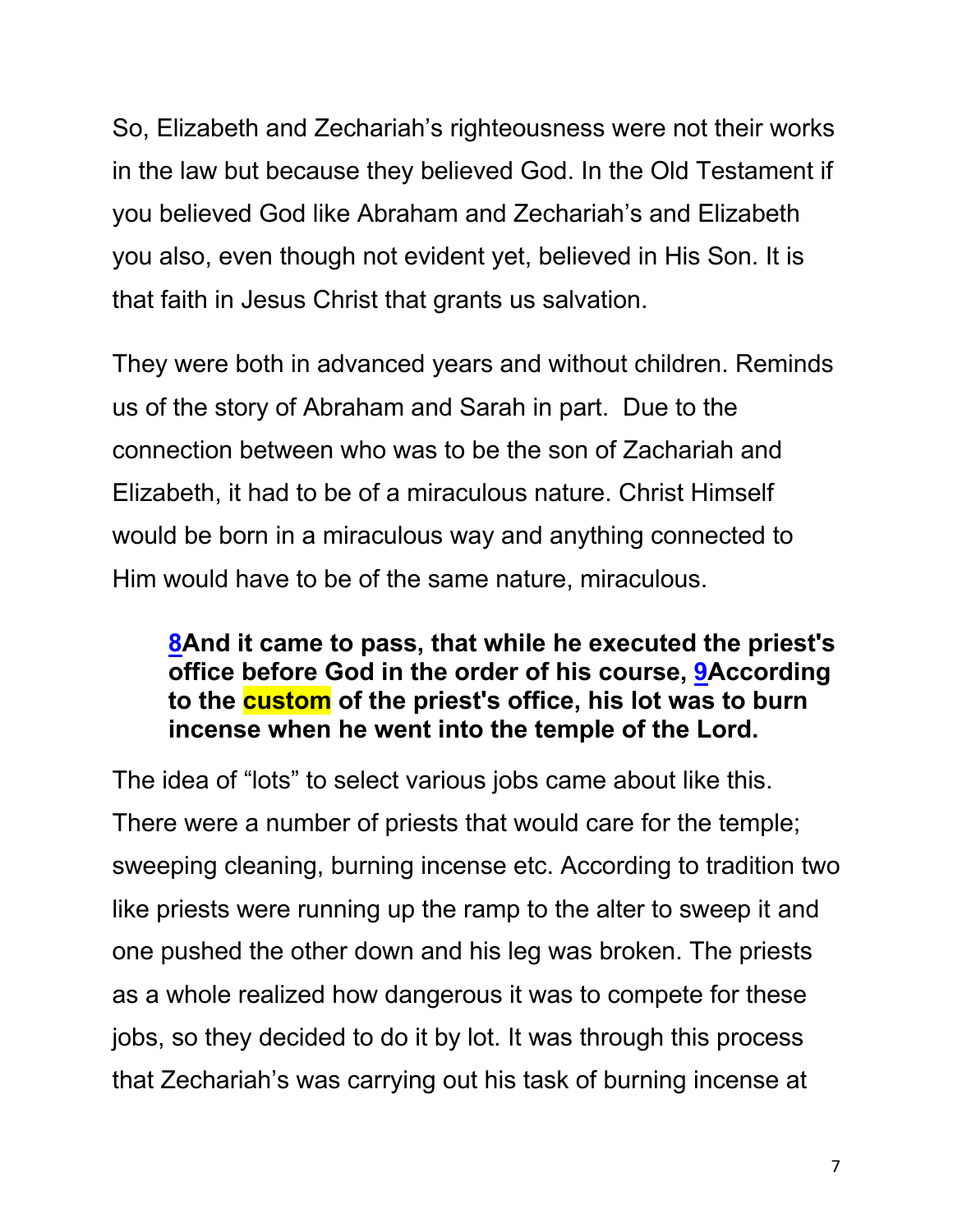the altar. According to tradition that is how each Priest was given their job in the "course". It would change by drawing lots each time their "course" would come to perform the care of the temple.

According to Gill;

*"There were four lots there, and this was the first lot (i.e. to cleanse the altar); the second lot was, who should slay (the sacrifice,) who should sprinkle (the blood), who should remove the ashes from the innermost altar, who should cleanse the candlestick, who should bring the members (or parts of the sacrifice) to the ascent of the altar----the third lot was, ye new ones, to the incense come, and "cast lots"; and the fourth, ye new ones, with the old ones, who shall bring up the parts from the ascent of the altar to the altar.* 

### **10And the whole multitude of the people were praying without at the time of incense.**

It is likely that this was the Sabbath due to a large number of people there praying. On most days aside from the Sabbath it would only be the priests carrying out their assigned tasks but on the Sabbath all the people would be present in the court praying. Praying according to Psalms was an act of sacred burning of incense; a sweet aroma to be lifted up to God.

> *Psalms 141:2 Let my prayer be set forth before thee as incense; and the lifting up of my hands as the evening sacrifice.*

**11And there appeared unto him an angel of the Lord standing on the right side of the altar of incense.**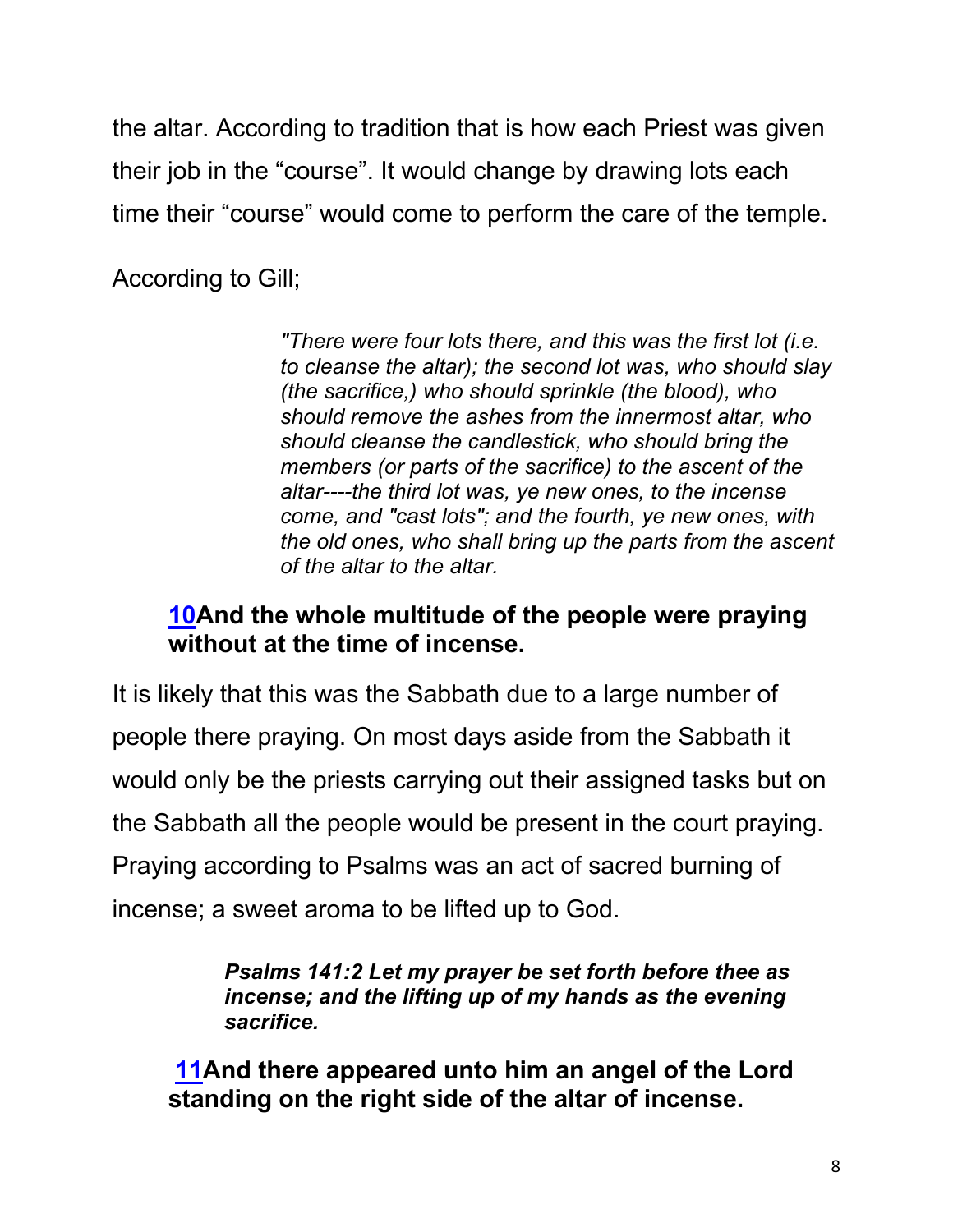**Q.** Does anyone remember where the Alter of Incense would be located in the Holy Place?

It sits just outside the Holy of Holies along with the table of Show Bread, and the Menorah.

An angel appeared to Zacharias just to the right of the table of Incense.

**12And when Zacharias saw** *him***, he was troubled, and fear fell upon him. 13But the angel said unto him, Fear not, Zacharias: for thy prayer is heard; and thy wife Elisabeth shall bear thee a son, and thou shalt call his name John.**

It is likely that they had abandoned their prayer for a son as they entered their old age. Little did they know that God had heard their prayers from long ago and in His Timing fulfilled their request. They had prayed for a son, God heard their prayer and not only granted it but determined in advance what the name of the boy was to be. The name John or in the Hebrew

Transliteration: Yochanan Phonetic Spelling: (yo-khaw-nawn') Definition: Johanan It means; Yah is Gracious, or in our vernacular God is Gracious.

**14And thou shalt have joy and gladness; and many shall rejoice at his birth. 15For he shall be great in the sight of the Lord, and shall drink neither wine nor strong drink; and he shall be filled with the Holy Ghost, even from his mother's womb.**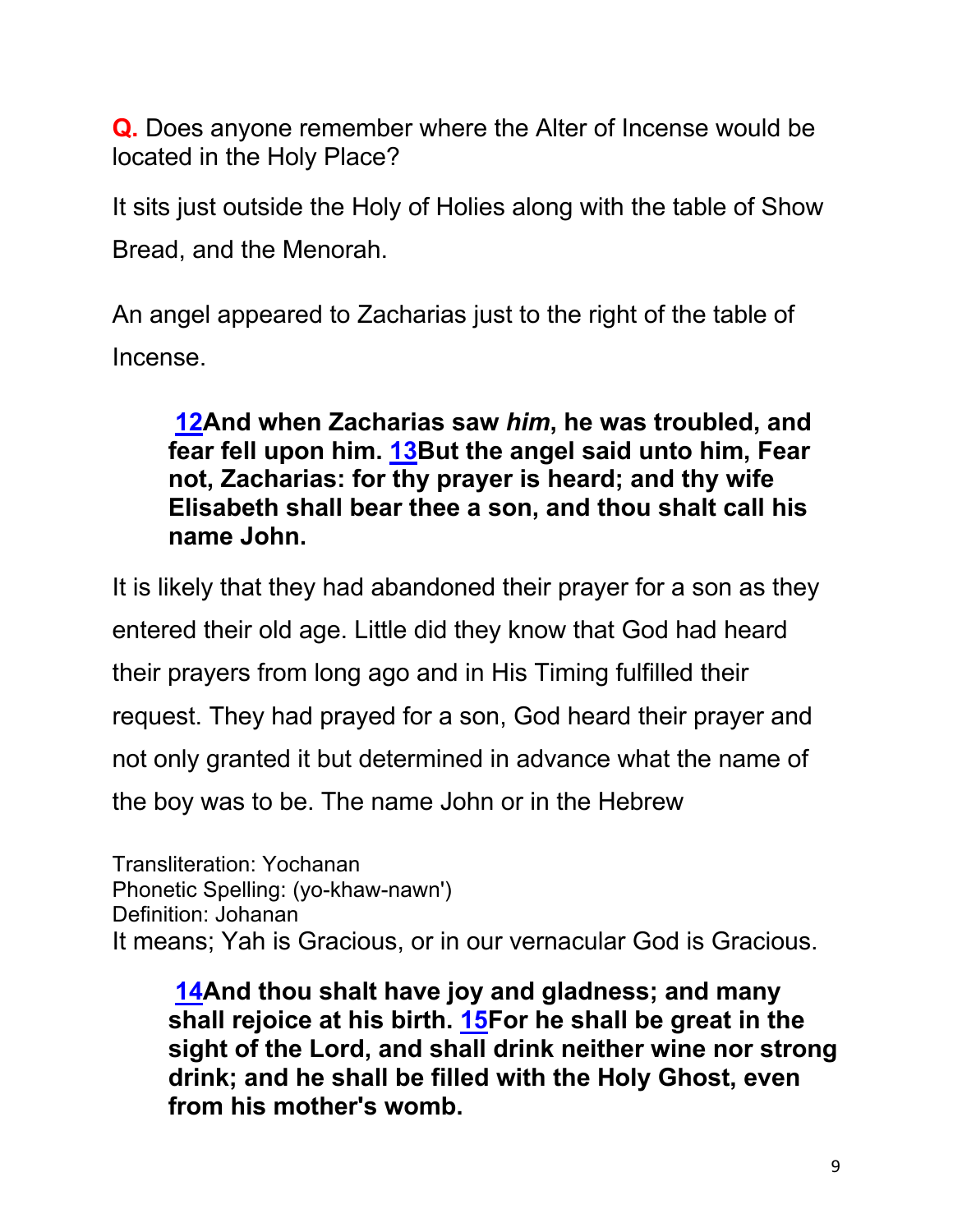This new creation by God would bring delight to all who would be near him. God in His already not yet power had determined that John would be great in His sight. God wanted John to remain pure in his body and so no alcohol would pass his lips. God declared that John would be filled with the Holy Spirit, even in his mother's womb. How could that be, it is only a blob of tissue? Ah the evil of our generation; sorry for the political commentary.

**16And many of the children of Israel shall he turn to the Lord their God. 17And he shall go before him in the spirit and power of Elias, to turn the hearts of the fathers to the children, and the disobedient to the wisdom of the just; to make ready a people prepared for the Lord.**

The focus of John the Baptist was for the coming Messiah and toward Israel and its people. There were others reported to have come to John for baptism but the focus just like Jesus was toward the Israelis.

#### *Isaiah 40:3 The voice of him that crieth in the wilderness, Prepare ye the way of the LORD, make straight in the desert a highway for our God.*

The part of the verse that says he will turn the hearts of the fathers to their children, comes from Malachi.

#### *Malachi 4:6 And he shall turn the heart of the fathers to the children, and the heart of the children to their fathers, lest I come and smite the earth with a curse.*

All was in preparation for the arrival of the Messiah; Jesus Christ.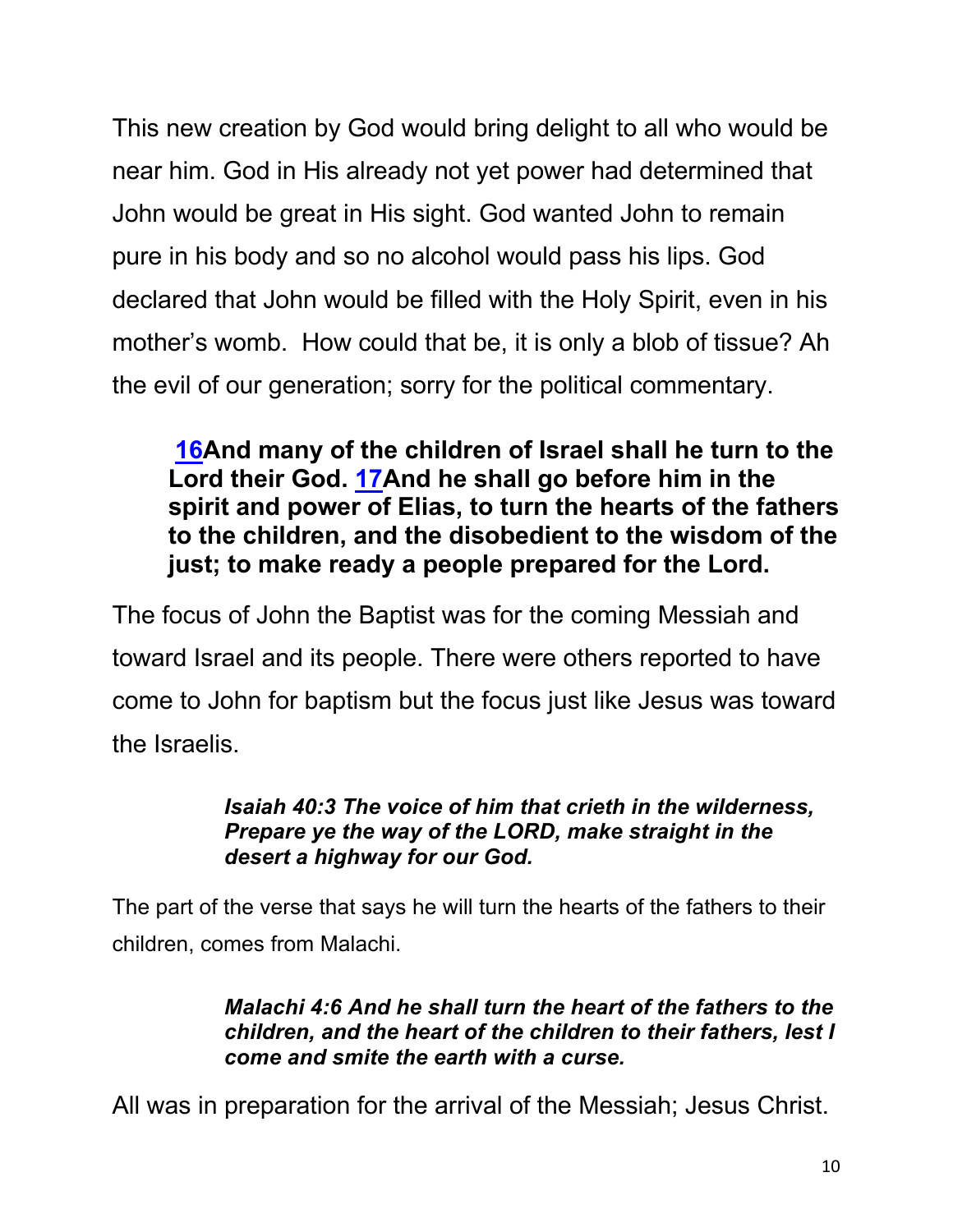**18And Zacharias said unto the angel, Whereby shall I know this? for I am an old man, and my wife well stricken in years. 19And the angel answering said unto him, I am Gabriel, that stand in the presence of God; and am sent to speak unto thee, and to shew thee these glad tidings.**

One of the rare occasions in which an angel identifies themselves by name. Two dominate named angels of the Old and New Testament are Gabriel who appears to be a chief messenger for God and Michael the Arc Angel who appear to be a waring angel.

Gabriel tells Zacharias he is to be a father and the many things his son will accomplish in the name of God.

But where is Zacharias mind; it is of the first impossibility and that is he and Elizabeth's age. Gabriel's answer does not answer the age question, he answers the all the questions filling Zachariah's mind now by telling Zacharias who he works and speaks for and that is sufficient.

### **20And, behold, thou shalt be dumb, and not able to speak, until the day that these things shall be performed, because thou believest not my words, which shall be fulfilled in their season.**

Knowing that God is everything, knows everything and can do anything; perhaps not the best question is to ask, "where shall I know this"? The better option for us when spoken to by an angel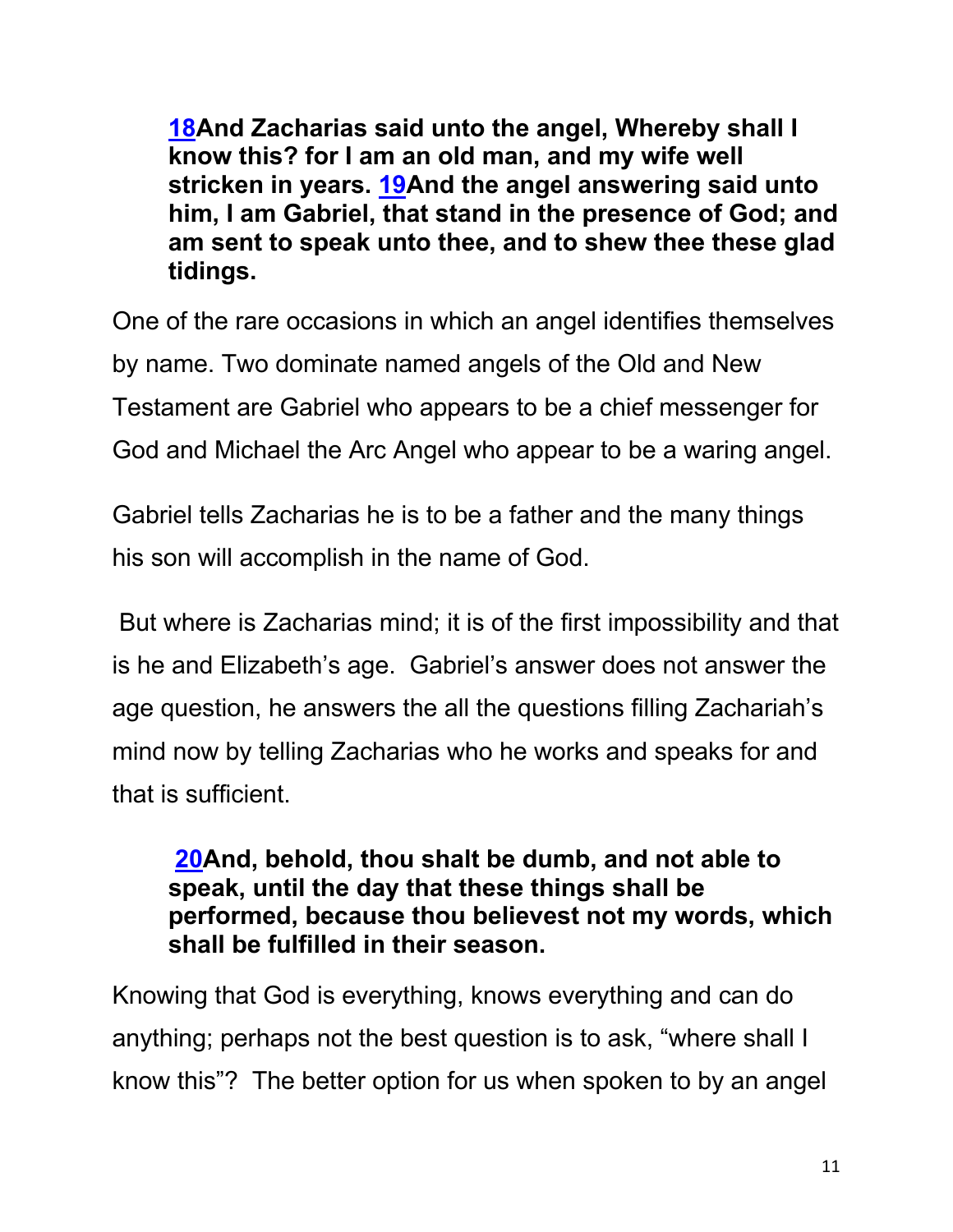is just nod in agreement and hold all questions. But human nature is as it is and Zacharias is of course curious about their child bearing years.

God is not without response that will confound people and that is to keep Zacharias quiet for the next 9 months. Can you imagine the frustration of knowing what you have been told by God about something so amazing and exciting as the coming of the Messiah and your son will be the one who fulfills prophesy about that momentous occasion and you can't speak.

The angel speaks for God in telling Zacharias and us, that God has a season for all things, including the times we are living in. God had a time for Israel to come back to being a nation, just like He had a time for His Son to be born; laying aside His power and becoming a man in order to save the world from sin. Like Zacharias we have a job to do;

**Q.** What is our job? First to be patient and carry out the great commission all in God's timing, giving Him honor and glory. We are to Love one another; we are to Forgive those who have trespassed against us and we are to extend Grace and Mercy as God has extended it to us and we are to "sin no more".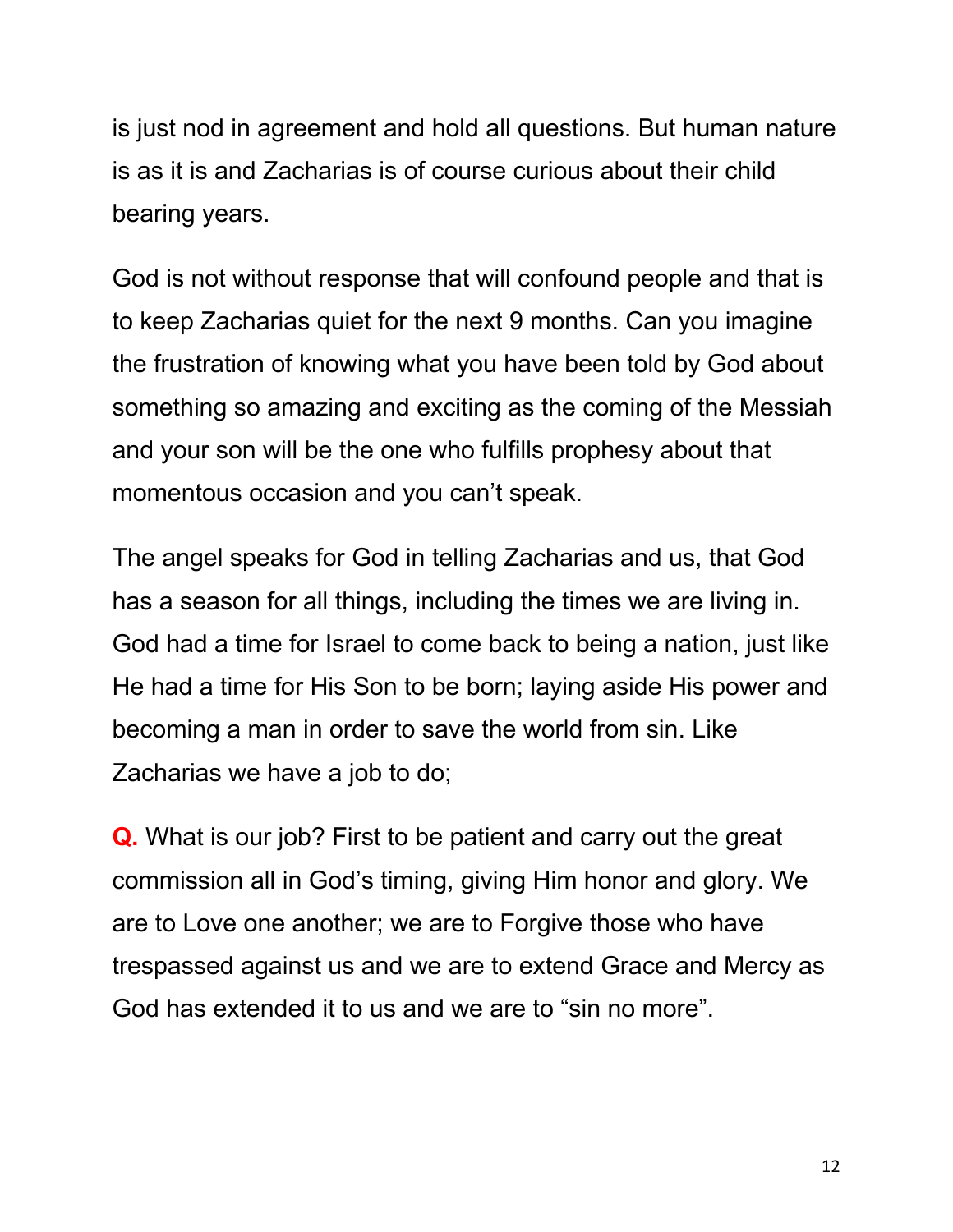## **21And the people waited for Zacharias, and marvelled that he tarried so long in the temple.**

These practices had gone on for years, just like church today, people are used to various things taking place in a certain amount of time in a certain order. When things are not as usual, people generally are aware of it almost immediately. God is predictable in many things but not in all things. He is God and can-do things in any order He chooses, at any time He chooses and in any way He chooses. Our part is to be flexible in His domain as He is our God.

**Q.** Some of the things God is predictable in are? His Love for us. Truth, Grace, Mercy. The laws He has established in His world environment are consistent and will only change when He deems it appropriate.

**22And when he came out, he could not speak unto them: and they perceived that he had seen a vision in the temple: for he beckoned unto them, and remained speechless. 23And it came to pass, that, as soon as the days of his ministration were accomplished, he departed to his own house.**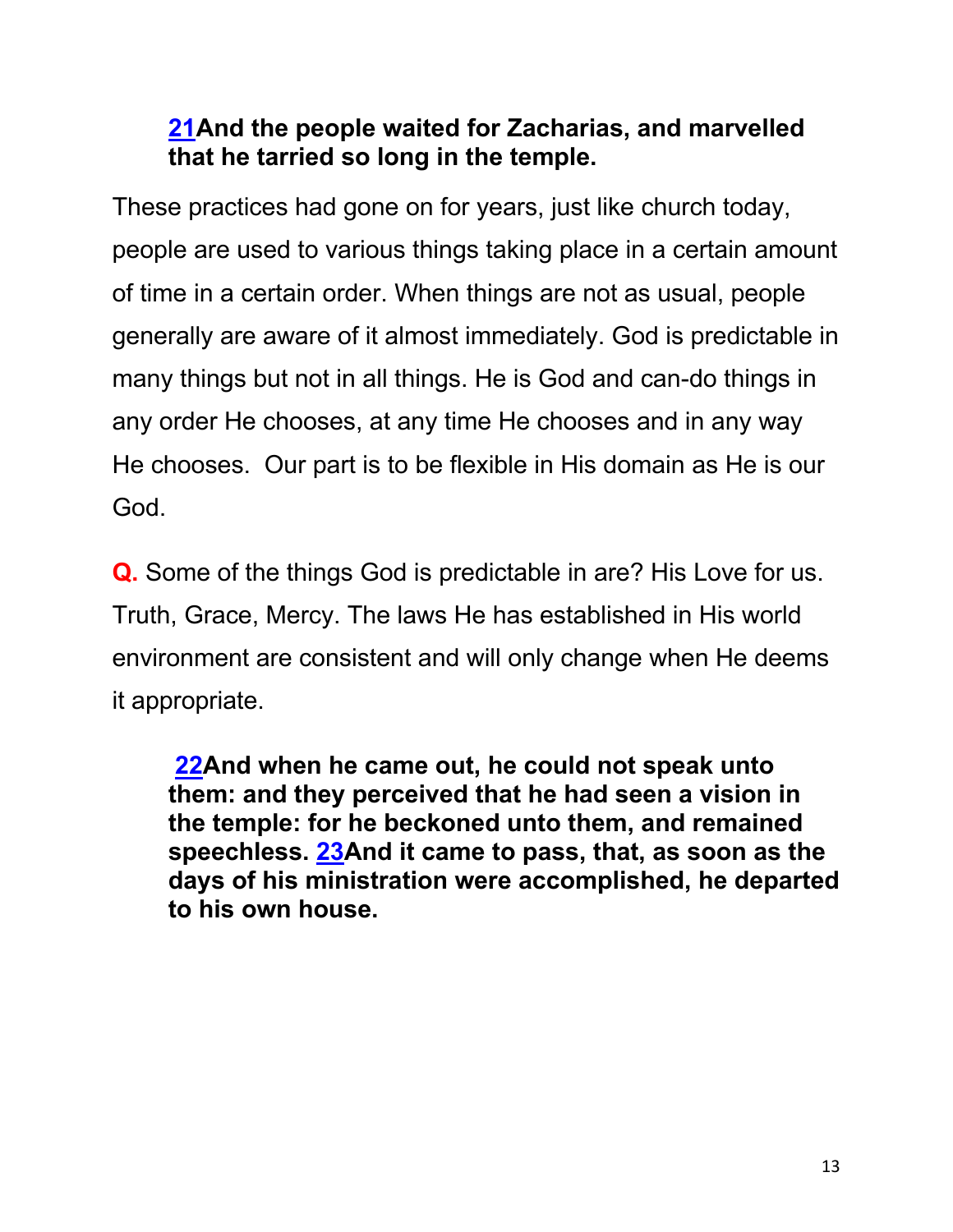It was customary for the attending priest to come out of the Holy Place and give a short benediction; prayer for the people of Israel, but Zachariah could not speak.

Patience is one of God's precious gifts, it is one that no one really searches for but one that all believers need. We all are in anticipation of the return of Christ, that has been a hope of every generation since His Resurrection, even His disciples had hope that He would return in their lifetimes.

When Zacharia could not speak, those in attendance likely knowing Zacharia for years knew something was not normal and they were able to perceive that he had encountered an angel. The verse also says;

#### *"for he beckoned unto them, and remained speechless."*

He was likely signing to them what had happened, but with out verbal confirmation they could only guess.

The days of each courses ministry was set so they would work a week of seven days then have a whatever days off were assigned.

> *1 Chronicles 9:25 And their brethren, which were in their villages, were to come after seven days from time to time with them.*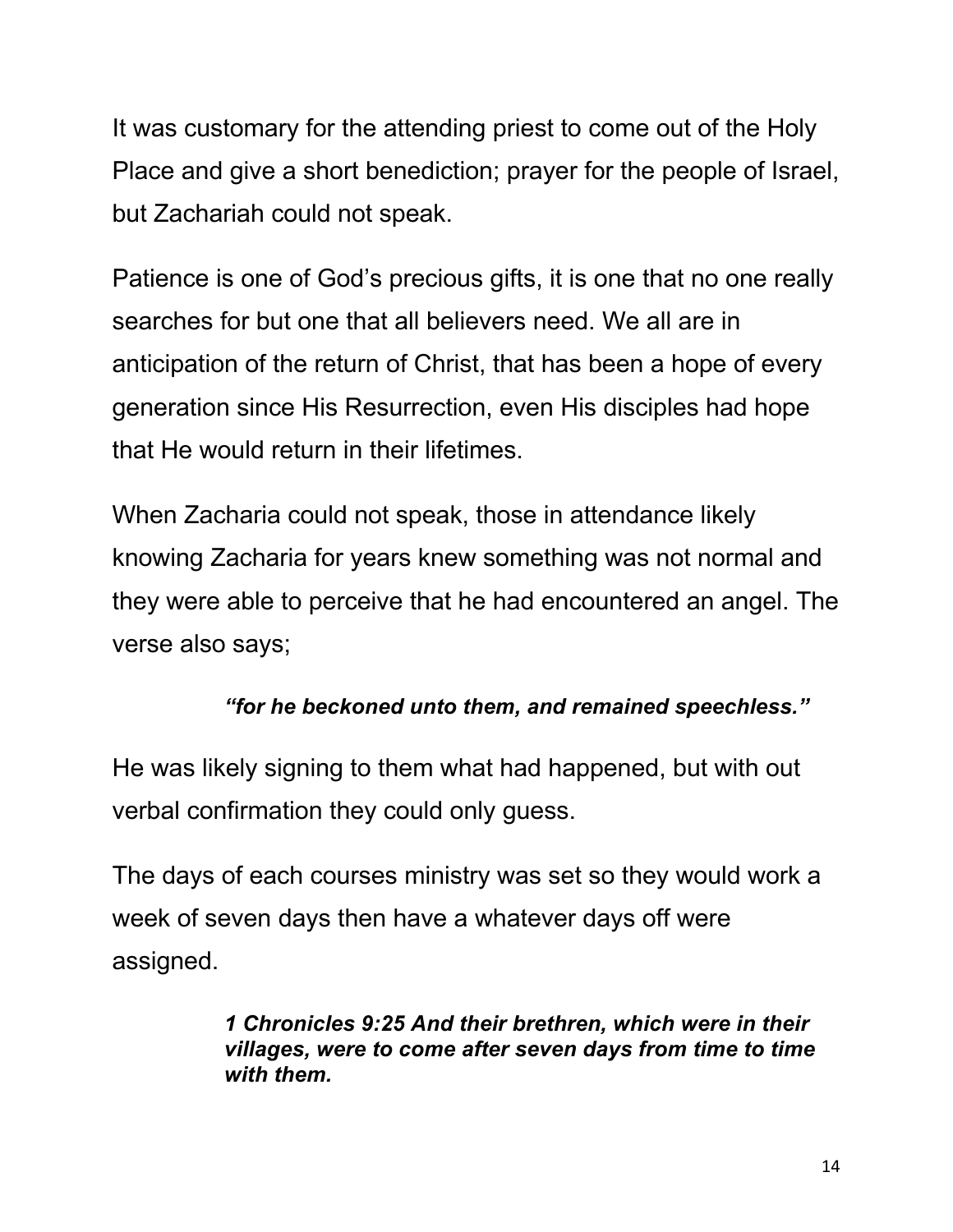According to Jewish culture this verse 1 Chronicles 9:25 established the length of time each course would serve.

## **24And after those days his wife Elisabeth conceived, and hid herself five months, saying, 25Thus hath the Lord dealt with me in the days wherein he looked on** *me***, to take away my reproach among men.**

The information provided by Luke about perhaps the second most important birth of earth's history, simply dries up and we are transported without comment 14 months forward. The reason was; the focus was not on John but on what John was going to do and become. But that had to wait until THE event; the birth of our Lord and Savior took place.

It is interesting that Elizabeth would conceal herself for 5 months. Perhaps we can learn something from another woman who was blessed with a son that would be special.

> *Judges 13: 2And there was a certain man of Zorah, of the family of the Danites, whose name was Manoah; and his wife was barren, and bare not. 3And the angel of the LORD appeared unto the woman, and said unto her, Behold now, thou art barren, and bearest not: but thou shalt conceive, and bear a son. 4Now therefore beware, I pray thee, and drink not wine nor strong drink, and eat not any unclean thing: 5For, lo, thou shalt conceive, and bear a son; and no rasor shall come on his head: for the child shall be a Nazarite unto God from the womb: and he shall begin to deliver Israel out of the hand of the Philistines. 6Then the woman came and told her husband, saying, A man of God came unto me, and his countenance was like the*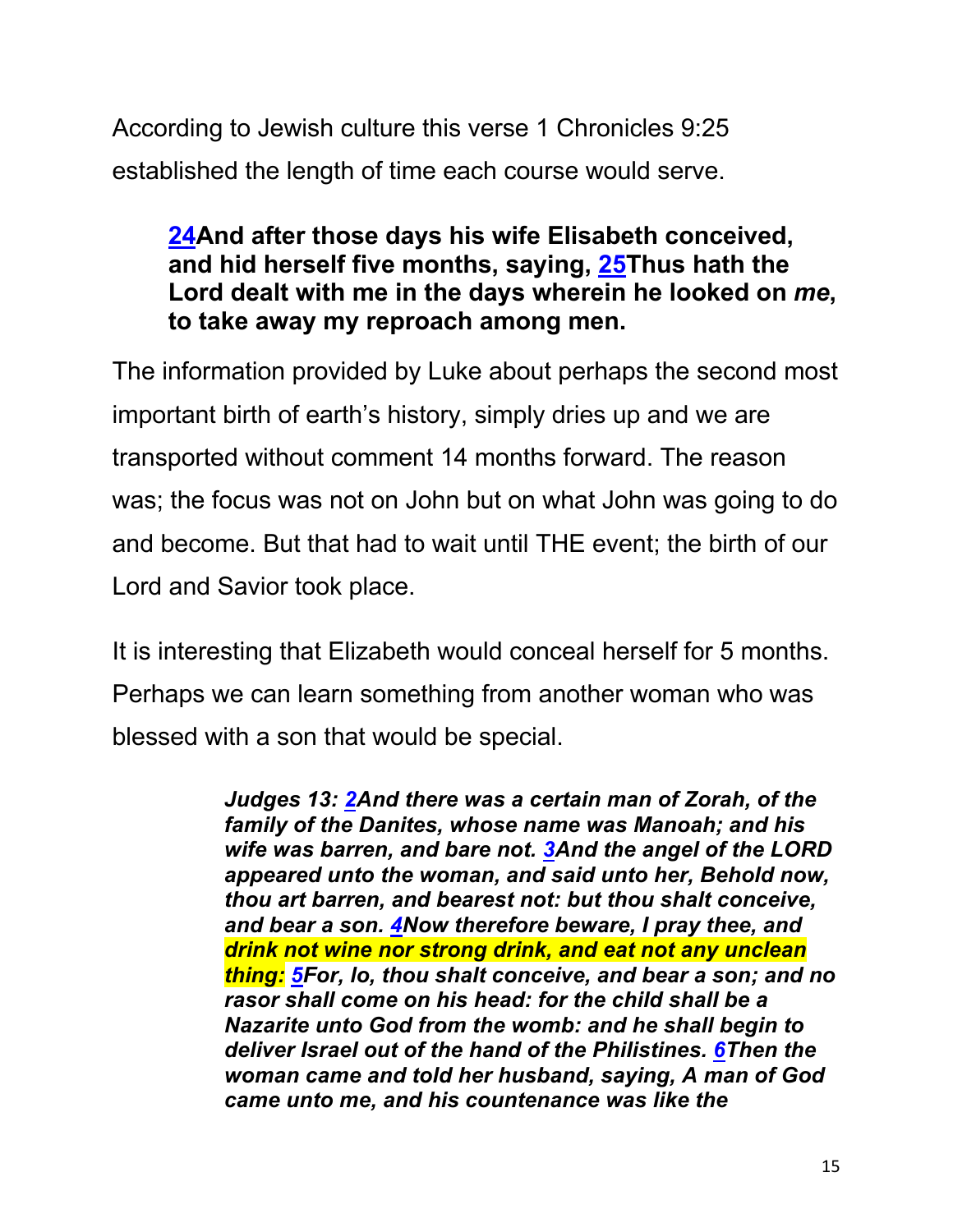*countenance of an angel of God, very terrible: but I asked him not whence he was, neither told he me his name: 7But he said unto me, Behold, thou shalt conceive, and bear a son; and now drink no wine nor strong drink, neither eat any unclean thing: for the child shall be a Nazarite to God from the womb to the day of his death.*

*8Then Manoah intreated the LORD, and said, O my Lord, let the man of God which thou didst send come again unto us, and teach us what we shall do unto the child that shall be born. 9And God hearkened to the voice of Manoah; and the angel of God came again unto the woman as she sat in the field: but Manoah her husband was not with her. 10And the woman made haste, and ran, and shewed her husband, and said unto him, Behold, the man hath appeared unto me, that came unto me the other day. 11And Manoah arose, and went after his wife, and came to the man, and said unto him, Art thou the man that spakest unto the woman? And he said, I am. 12And Manoah said, Now let thy words come to pass. How shall we order the child, and how shall we do unto him? 13And the angel of the LORD said unto Manoah, Of all that I said unto the woman let her beware. 14She may not eat of any thing that cometh of the vine, neither let her drink wine or strong drink, nor eat any unclean thing: all that I commanded her let her observe.*

*15And Manoah said unto the angel of the LORD, I pray thee, let us detain thee, until we shall have made ready a kid for thee. 16And the angel of the LORD said unto Manoah, Though thou detain me, I will not eat of thy bread: and if thou wilt offer a burnt offering, thou must offer it unto the LORD. For Manoah knew not that he was an angel of the LORD. 17And Manoah said unto the angel of the LORD, What is thy name, that when thy sayings come to pass we may do thee honour? 18And the angel of the LORD said unto him, Why askest thou thus after my name, seeing it is secret? 19So Manoah took a kid with a meat offering, and offered it upon a rock unto the LORD: and the angel did wondrously; and Manoah and his wife looked on. 20For it came to pass, when the flame went up toward*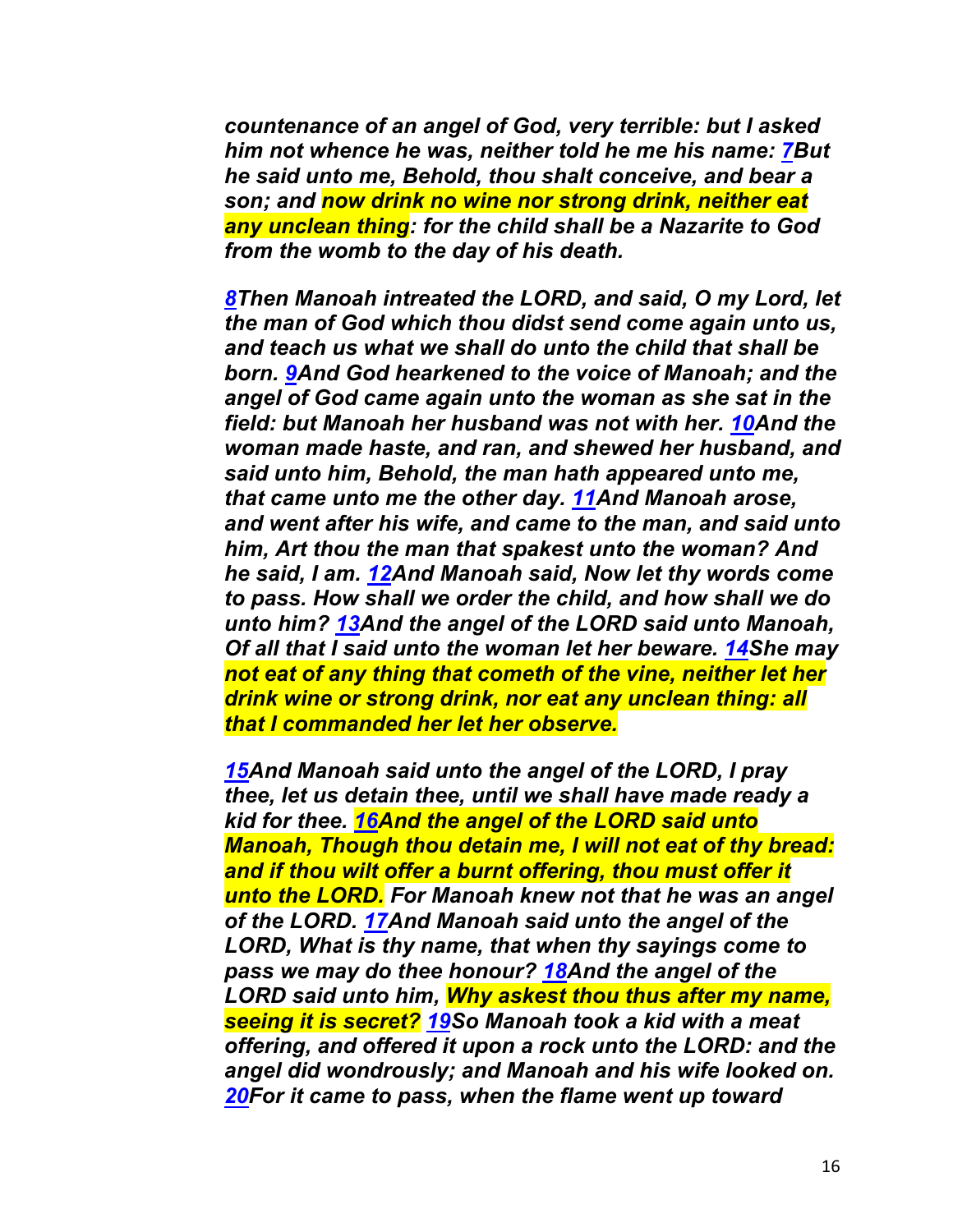#### *heaven from off the altar, that the angel of the LORD ascended in the flame of the altar. And Manoah and his wife looked on it, and fell on their faces to the ground.*

Points of interest in this story as opposed to what happened to Elizabeth and Mary is that the angel refused to reveal his name saying it was secret. Additionally, Manoah's wife was not to drink any alcohol or eat anything that was unclean. There may be several explanations as to why she chose not to go out; perhaps it was challenging to know if any food had been mishandled making it unclean, the same could be possible with drinks; and Elizabeth wanted to ensure she would not violate God's expectations.

## **The Birth of Jesus Foretold**

## **26And in the sixth month the angel Gabriel was sent from God unto a city of Galilee, named Nazareth,**

Nazareth, which is in Galilee was in the eyes of the Jews a place of idolatry, paganism and intermarriage. It started hundreds of years before this event. The land was given to Joseph, Jacob's favorite son and then divided between Ephraim and Manasseh. It was part of the Northern tribes that separated from Judah after Solomon's son became king.

The northern tribes, called Israel, at the time were conquered by the Assyrians in 722 BC and dispersed. A few were left but the Assyrians forced other conquered people to move into the land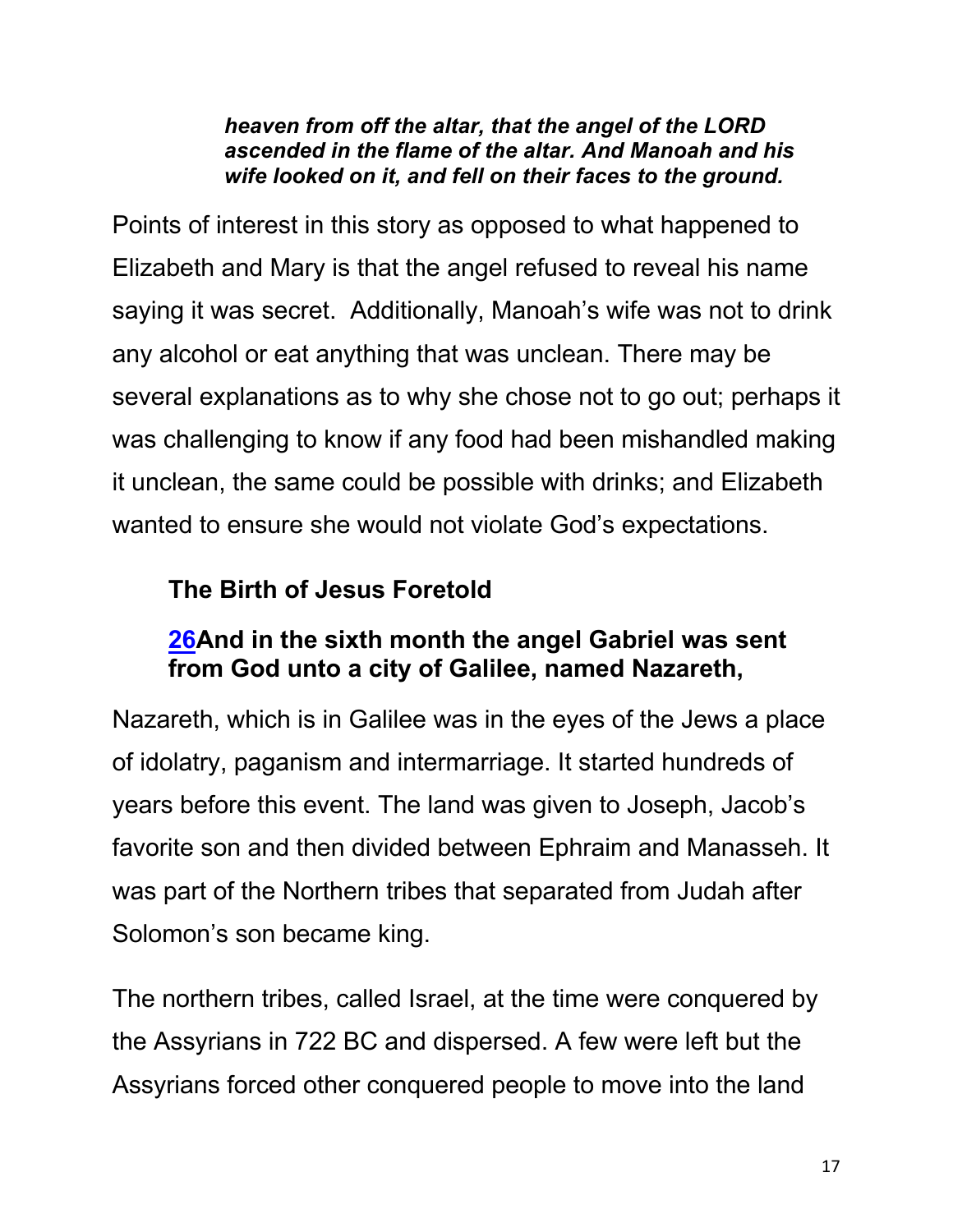and occupy it. They brought with them their idols to worship and so the remaining Israelites joined with them not only in worshiping these false gods but intermarrying with the gentiles. This was all of course detested by those in Judea who felt they were the only ones walking with God.

The same befell Judea when Nebuchadnezzar conquered Judah and sent them into exile.

70 years later when a remnant of 43,000 were allowed to come back to Jerusalem and Judah and start to rebuild the city and temple, the folks in the norther kingdom now referred to as Samaria, as were its occupants, did not want the Jews back in Jerusalem. The hatred only continued to grow over the next 500 years so when Jesus arrived on the scene this animosity had gone on for 600 years. Some of the Samarian's had Israeli blood due to the intermarrying. Remember the woman at the well that Jesus spoke to. She commented on why a Jew would even speak to a Samaritan woman as the hatred ran deep.

Nazareth was where Mary was and was not held in esteem by the rest of Judah.

> *John 7:52 They answered and said unto him, Art thou also of Galilee? Search, and look: for out of Galilee ariseth no prophet.*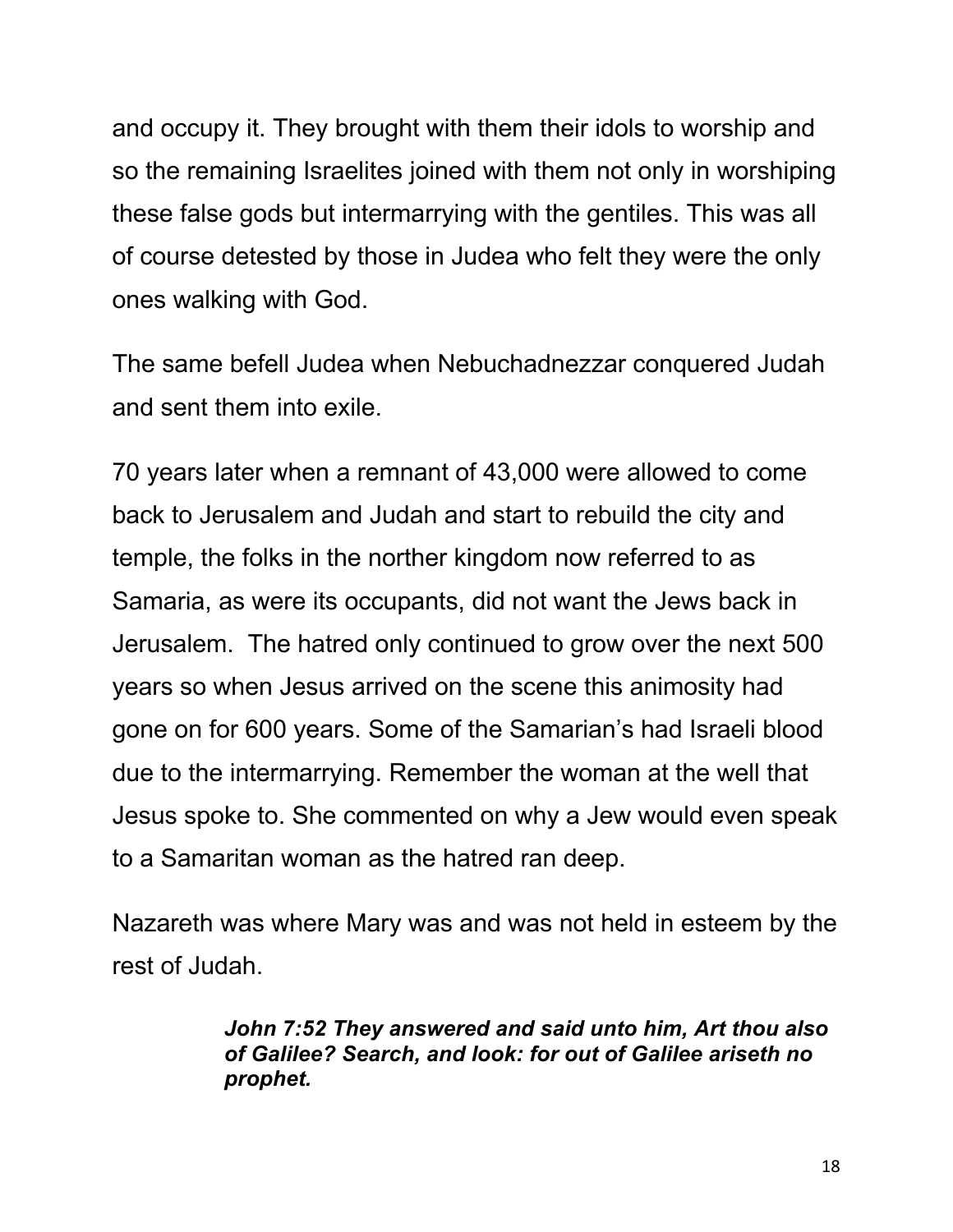This was in response to questioning by the pharisees on the issue of Jesus during His ministry in Judea. Nikodemus who had gone to Jesus by night and had a conversation with Jesus recorded in John was giving a partial defense of Jesus and the Pharisees answered his defense with this verse John 7:52

## **27To a virgin espoused to a man whose name was Joseph, of the house of David; and the virgin's name**  *was* **Mary.**

From before time, God had determined that Mary would be the mother of Jesus. Before she or her parents or the earth was formed God had determined this to be so. God had a perfect timing for many reasons to bestow this immense responsibility on Mary and Joseph.

## **28And the angel came in unto her, and said, Hail,** *thou that art* **highly favoured, the Lord** *is* **with thee: blessed**  *art* **thou among women.**

Aside from the amazing tribute paid to Mary by God some churches have taken this verse to the extreme, bestowing upon Mary more than God had declared. She is not equal with Jesus according to this verse, she is not able to forgive sins as Christ is, according to this verse. Not to diminish this verse in anyway or diminish the important role Mary played in all of creation, it is what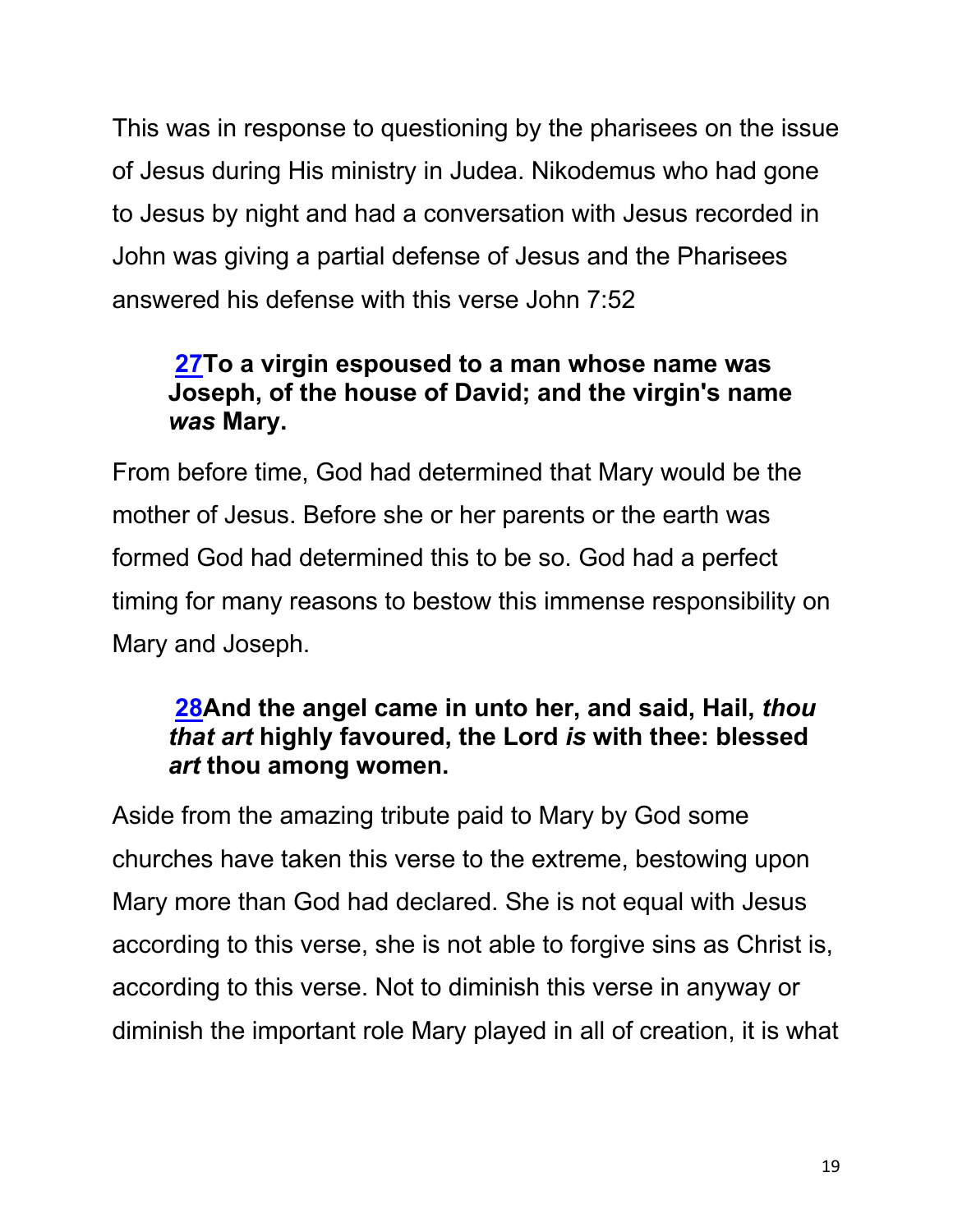it says, "thou are highly favored, the Lord is with thee; blessed art thou among women."

Mary was chosen to be the vessel to carry the Lord in her womb to birth. The only woman in all of creation so chosen.

## **29And when she saw** *him***, she was troubled at his saying, and cast in her mind what manner of salutation this should be.**

Percentage wise not many people encounter angels, less perhaps this messaging angel and few still the waring angel Michael. So the term used to describe Mary's reaction is "troubled". Troubled may not be what I would feel at the sight of an angel, but that is just me. The angel does broach the idea of fear in the next verse.

**30And the angel said unto her, Fear not, Mary: for thou hast found favour with God. 31And, behold, thou shalt conceive in thy womb, and bring forth a son, and shalt call his name JESUS.**

*Isaiah 7:14 Therefore the Lord himself shall give you a sign; Behold, a virgin shall conceive, and bear a son, and shall call his name Immanuel.*

The entire Nation of Israel was aware of what was to come sometime, but no one ever thinks it will be in their time, let alone involve them specifically. So "troubled" may be a good word to use to describe Mary's reaction. She undoubtedly knew of the prophesy of the Messiah; it was perhaps Israel's greatest hope.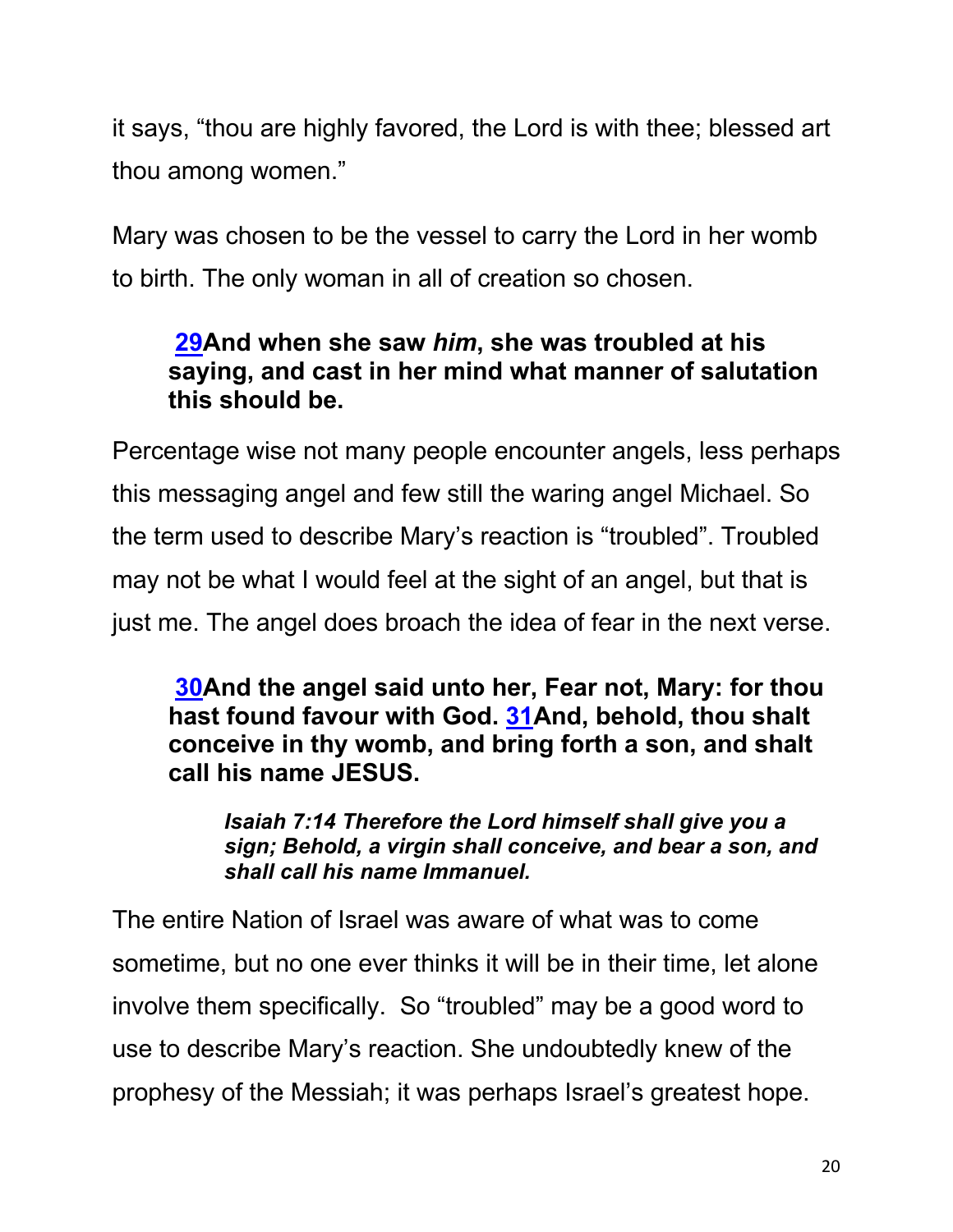But remember, they were looking for a King to rid them of their oppressors.

The angel wastes no time in getting to the point of his visit. She is going to have a baby, and not any baby but THE baby that was prophesied hundreds of years before this day she heard these words. More specifics are to come.

## **32He shall be great, and shall be called the Son of the Highest: and the Lord God shall give unto him the throne of his father David:**

In one sentence Mary learns she will be the mother to Messiah. He will be called the Son of the Highest; He will be given the Throne of David by God Himself. That is some pretty intense thing to consider for a young girl who is not married and has never known a man.

## **33And he shall reign over the house of Jacob for ever; and of his kingdom there shall be no end.**

Just to make sure she knew the depth of this baby; He would be King over the house of Jacob or in other words Israel AND He will be that King for eternity.

## **34Then said Mary unto the angel, How shall this be, seeing I know not a man?**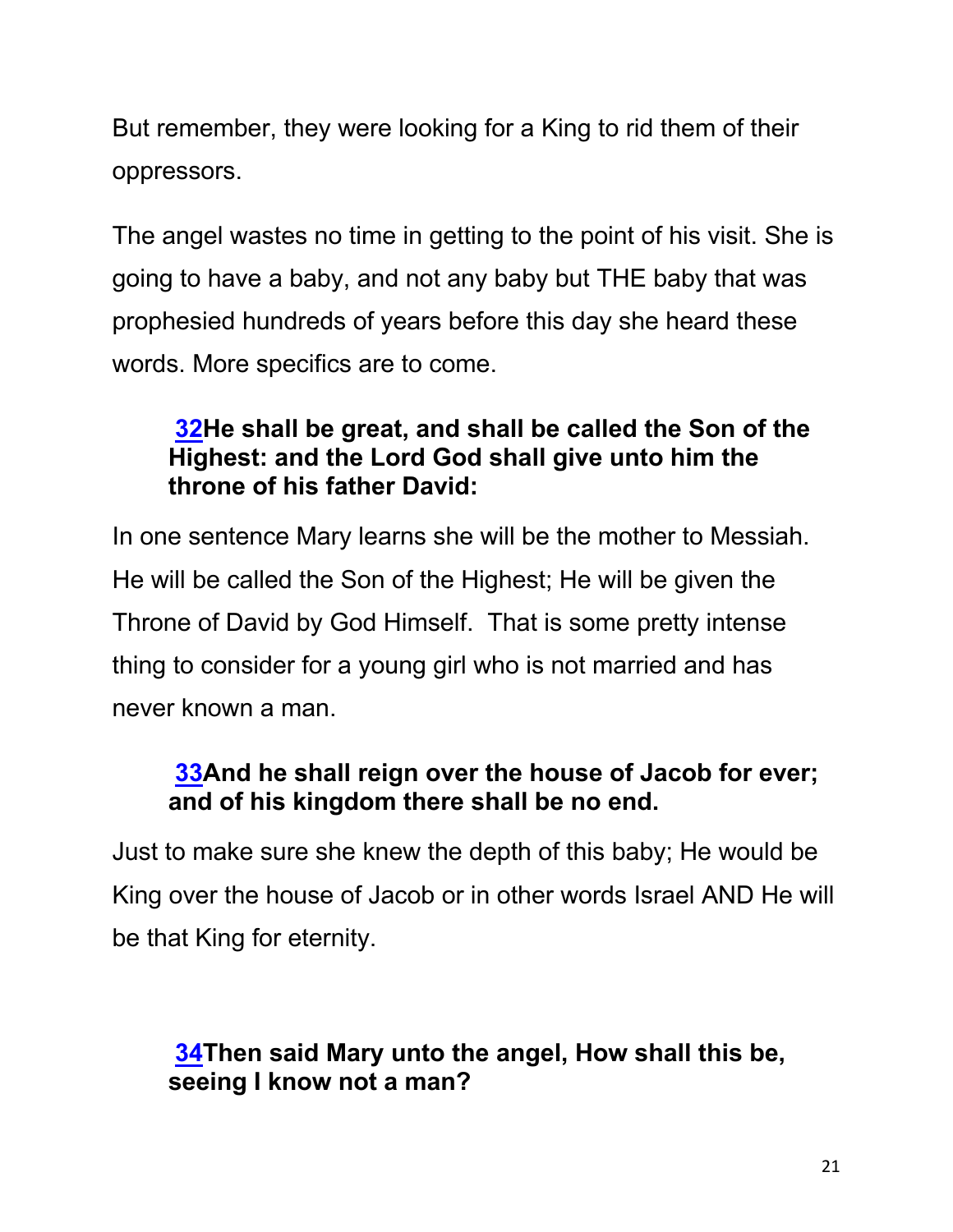Mary's question centers more on the methodology than the possibility. Zachariah questioned the possibility, Mary did not she only asked about how she would become pregnant without knowing a man. Petty valid question and certainly not doubting the angel's statement different from how Zachariah responded.

In other words, Mary accepted without question that she would become pregnant, her only question was how does that work?

## **35And the angel answered and said unto her, The Holy Ghost shall come upon thee, and the power of the Highest shall overshadow thee: therefore also that holy thing which shall be born of thee shall be called the Son of God.**

The answer was simple, the Holy Spirit would manage all of the details of placing a seed in her womb, perhaps in the same way that God declared something or some place to be Holy due to His presence that was the premise of what was being told Mary here. Here womb would be Holy unto God with the baby that she would carry there.

The final declaration about this child was that "He would be called the Son of God."

The angel has additional Good News for Mary;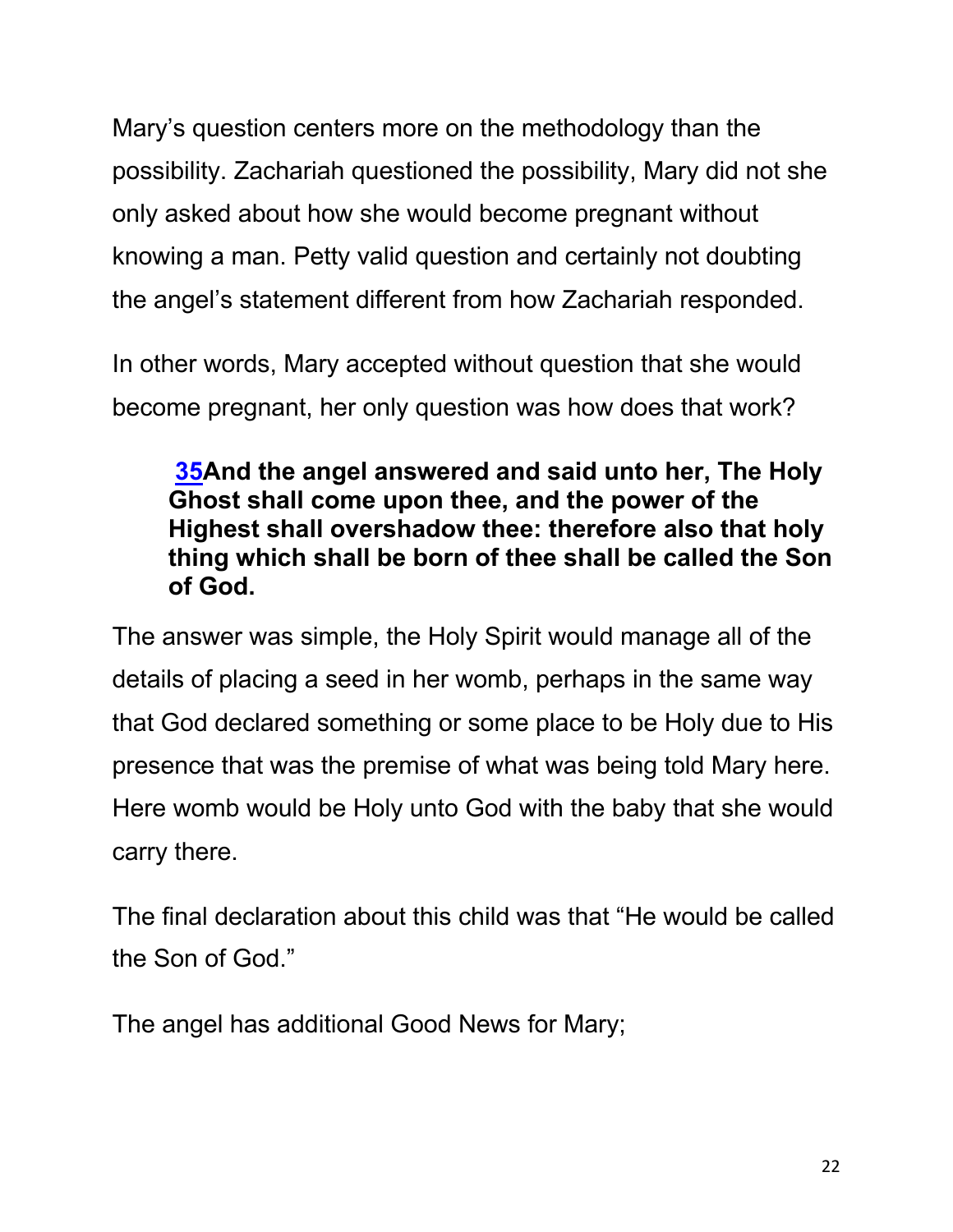**36And, behold, thy cousin Elisabeth, she hath also conceived a son in her old age: and this is the sixth month with her, who was called barren. 37For with God nothing shall be impossible.**

So Mary's cousin who was quite old is also declared to have a miracle in her own life; being pregnant.

## **38And Mary said, Behold the handmaid of the Lord; be it unto me according to thy word. And the angel departed from her.**

Mary sets herself apart from Zachariah in simply accepting what has been told her by the angel as fact. Her only inquiry again was how does this take place?

## **Mary Visits Elizabeth**

## **39And Mary arose in those days, and went into the hill country with haste, into a city of Juda;**

**Q.** What city would Elizabeth and Zacharias live in or near?

Jerusalem

**40And entered into the house of Zacharias, and saluted Elisabeth. 41And it came to pass, that, when Elisabeth heard the salutation of Mary, the babe leaped in her womb; and Elisabeth was filled with the Holy Ghost:**

In the Old Testament the Holy Spirit or Holy Ghost is often called the Spirit of God. He is first mentioned in Genesis;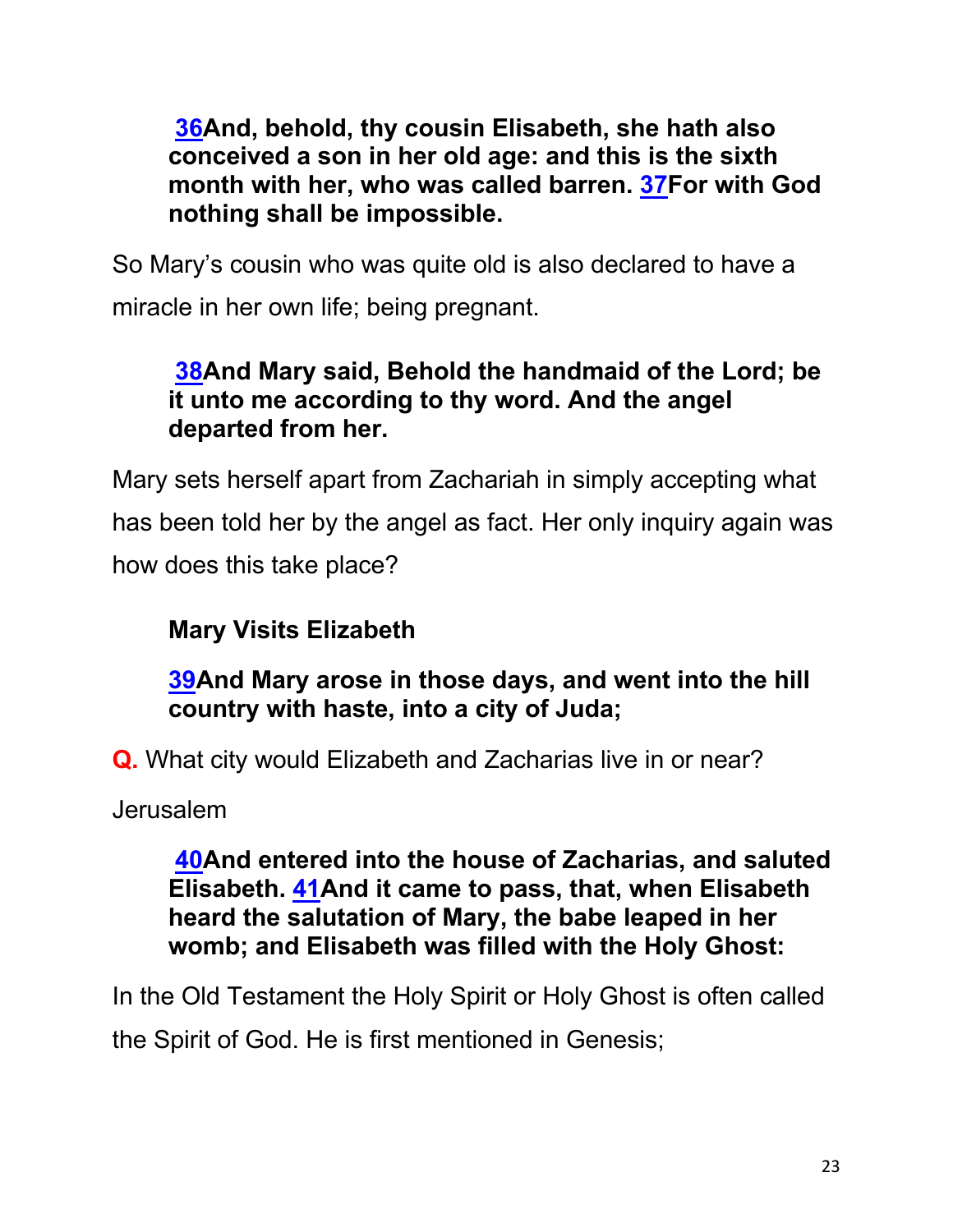#### *Genesis 1:2 And the earth was without form, and void; and darkness was upon the face of the deep. And the Spirit of God moved upon the face of the waters.*

The two terms "Spirit of God" and the "Holy Spirit or Holy Ghost" are, in my opinion after reading a number of studies, one in the same. Linguistics can manage to show a difference but in what the Bible says about both it is hard to distinguish a difference.

In the Old Testament there are verses that indicate the Spirit of God came upon men just as in the New Testament the Holy Spirit or Holy Ghost comes upon men. Out of curiosity is there any indication that the Spirit of God indwelled people in the Old Testament, or did it simply empower them?

In the New Testament perhaps the two most precise verses that show without a doubt the indwelling/possessing of the Holy Spirit are;

> *Acts 19:2 He said unto them, Have ye received the Holy Ghost since ye believed? And they said unto him, We have not so much as heard whether there be any Holy Ghost.*

> *1 Corinthins 6:19 What? know ye not that your body is the temple of the Holy Ghost which is in you, which ye have of God, and ye are not your own?*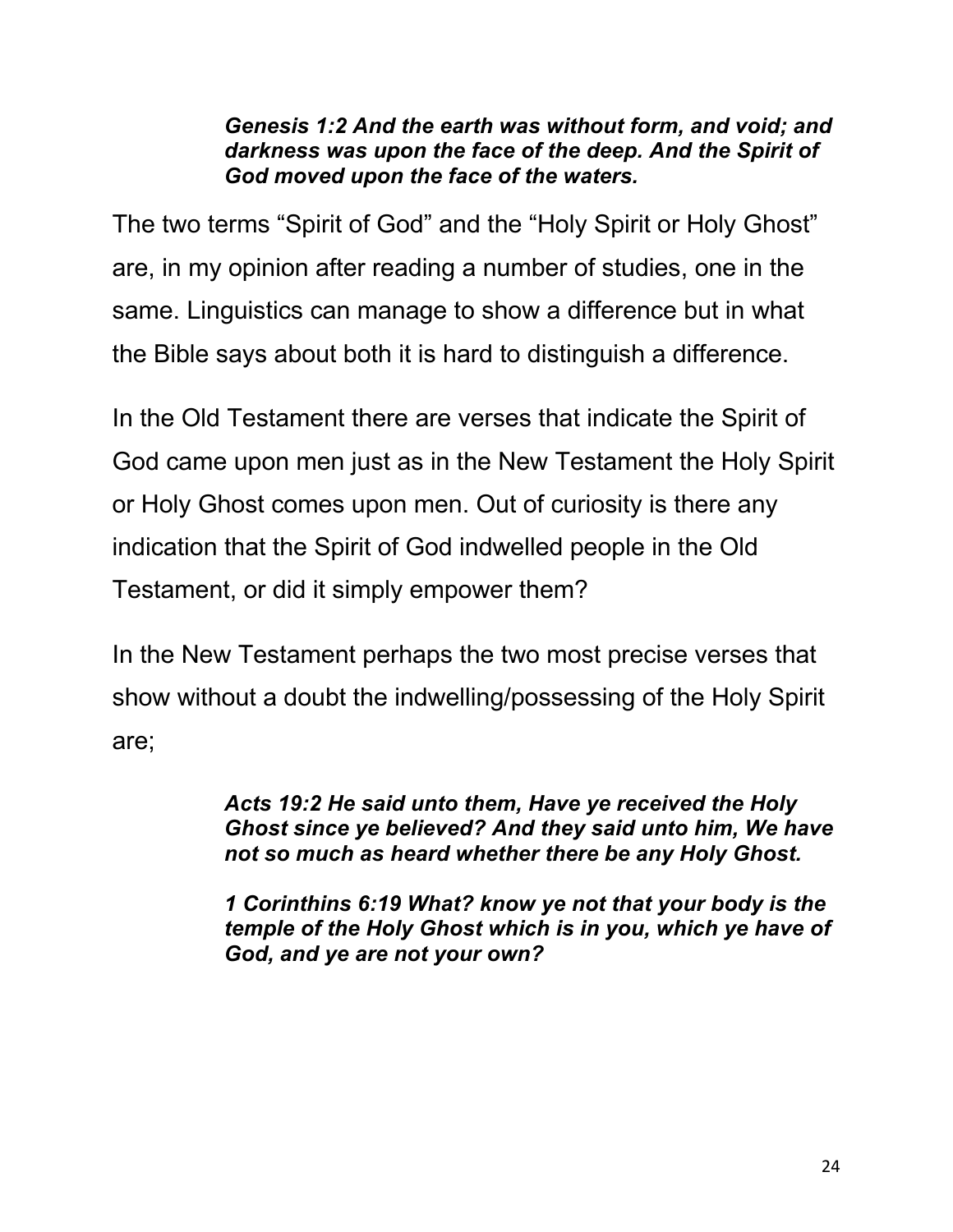Now let's look at the Old Testament;

*Isaiah 63:10 But they rebelled, and vexed his holy Spirit: therefore he was turned to be their enemy, and he fought against them.*

*Ezekiel 11:24 Afterwards the spirit took me up, and brought me in a vision by the Spirit of God into Chaldea, to them of the captivity. So the vision that I had seen went up from me.*

*Numbers 24:2 And Balaam lifted up his eyes, and he saw Israel abiding in his tents according to their tribes; and the spirit of God came upon him.*

These specific verses all indicate that the Spirit empowered or came upon various humans for a specific purpose or reacted to people's rejection, but none of these indicate an indwelling of the Spirit of God into a human being.

The most striking difference between verses I studied in the Old and New Testament is this one verse, words spoken by Christ Himself;

*John 14: 15If ye love me, keep my commandments.*

*16And I will pray the Father, and he shall give you another Comforter, that he may abide with you for ever; 17Even the Spirit of truth; whom the world cannot receive, because it seeth him not, neither knoweth him: but ye know him; for he dwelleth with you, and shall be in you.*

Jesus is so clear here, in a way we do not find in the Old Testament, but the moment He started this new phenomenon of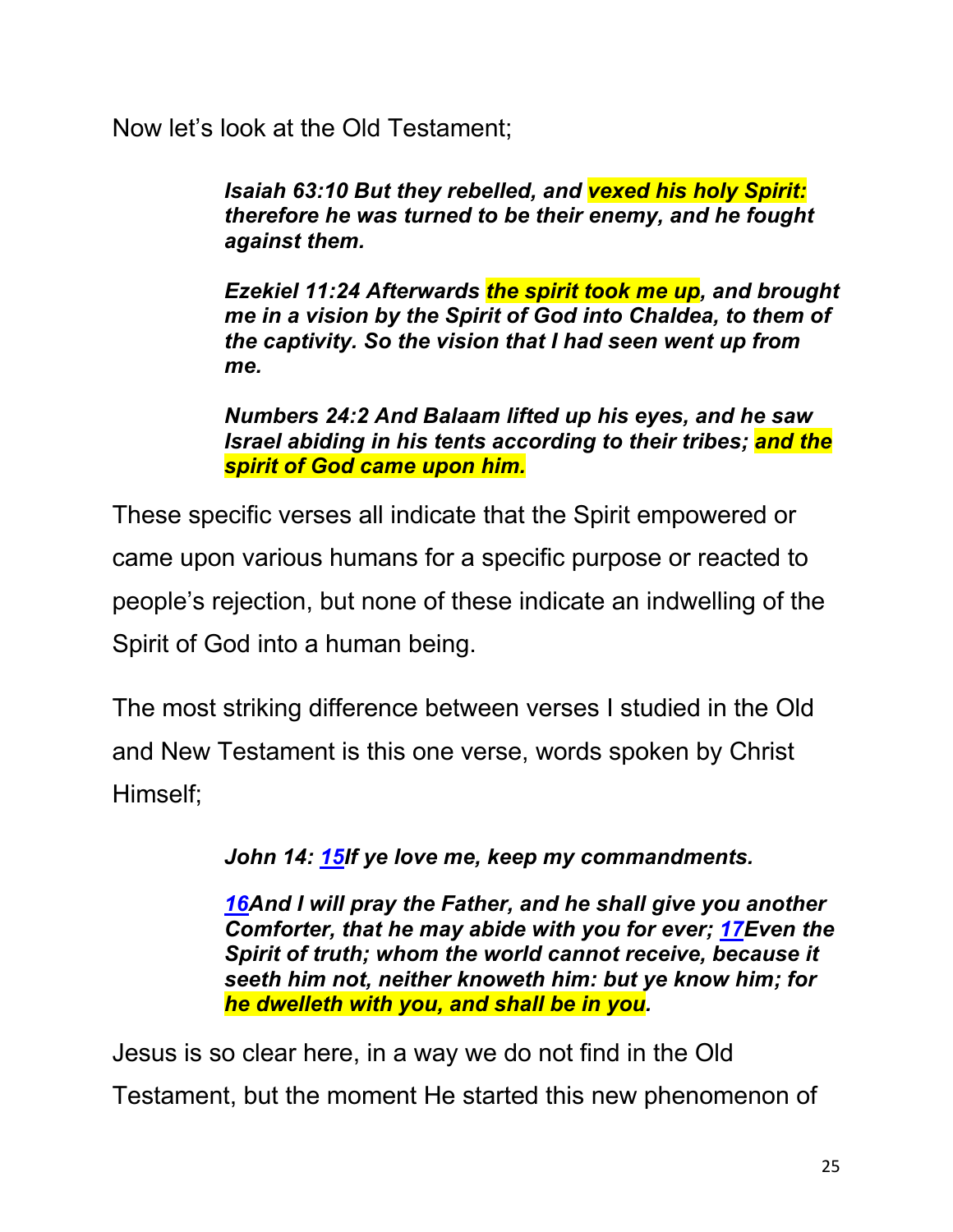indwelling was at Pentecost. Since then all believers are indwelled; have the Holy Spirit living in each of them.

**42And she spake out with a loud voice, and said, Blessed** *art* **thou among women, and blessed** *is* **the fruit of thy womb. 43And whence** *is* **this to me, that the mother of my Lord should come to me? 44For, lo, as soon as the voice of thy salutation sounded in mine ears, the babe leaped in my womb for joy. 45And blessed** *is* **she that believed: for there shall be a performance of those things which were told her from the Lord.**

This immediate confirmation of Mary's plight recognized by Elizabeth through the power of the Holy Spirit. The Holy Spirit was perhaps in the body of John at that moment, it is not clear. However, Elizabeth declares that her "baby leaped in my womb with joy". In studying pre-Pentecost Holy Spirit/Holy Ghost/Spirit of God verses, it is clear that prior to Pentecost the Spirit of God regardless of name ology would temporarily empower certain men. Only after Pentecost did the Spirits presence remain within the believer.

## **Mary's Song of Praise**

**(1 Samuel 2:1-11)**

**46And Mary said, My soul doth magnify the Lord, 47And my spirit hath rejoiced in God my Saviour.**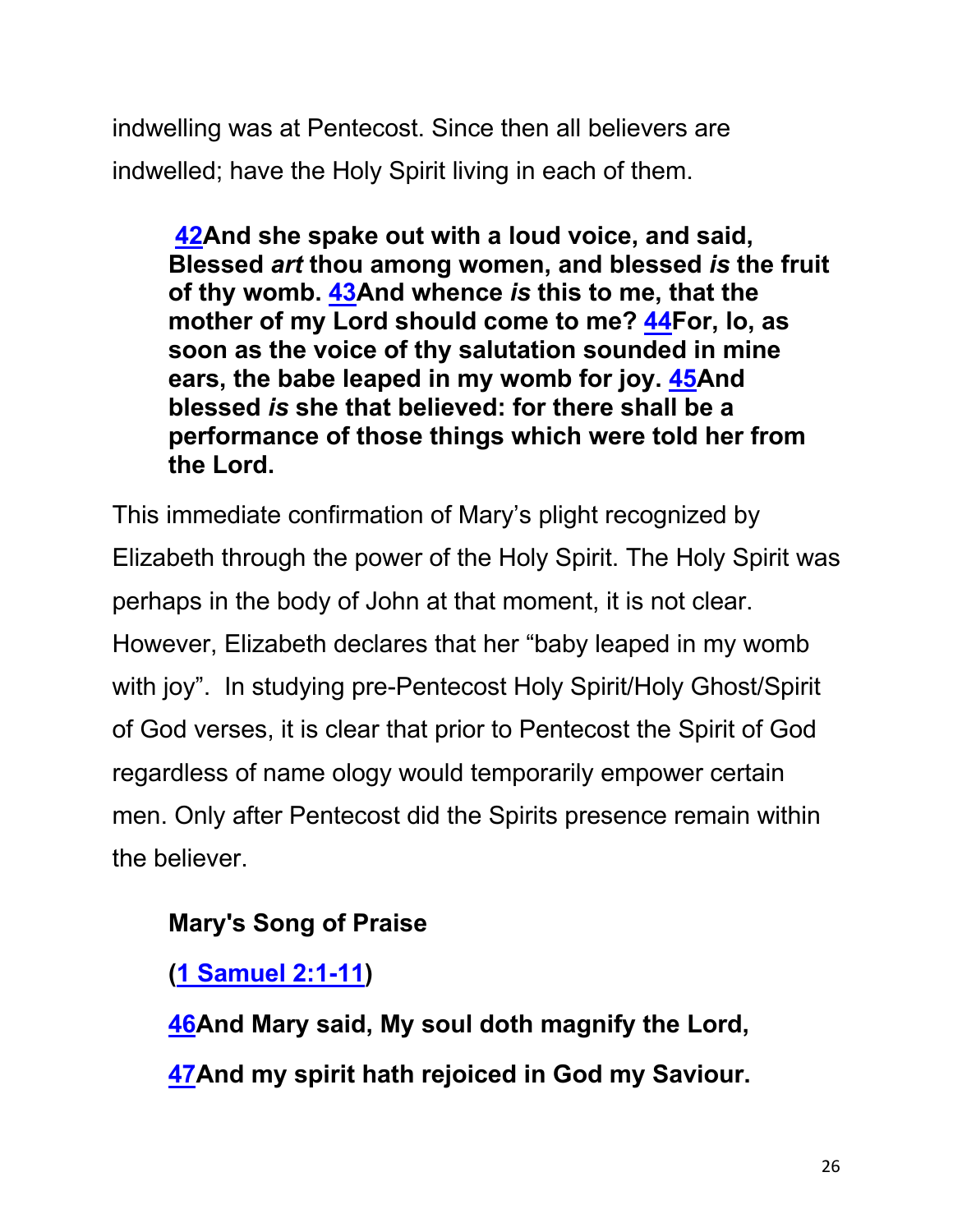Without question we would all have to agree that Mary had the indwelling of the Holy Spirit as the Spirit was the overshadowing presence of God in her pregnancy and now the seed generated by God and placed in Mary's womb was the essence of God Himself. So, the Holy Spirit was within Mary's womb, but it would only be there for 9 months and like all other Pre-Pentecost humans, the presence of the Holy Ghost was temporary.

The point of these two verses is evident that Mary's spirit, the spirit that had been dormant from the time of Adam was stirred. It would have the ability to find new life at the resurrection of Christ, but it definitely was stirred by God's Holy presence in her. It came in the form of Joy.

## **48For he hath regarded the low estate of his handmaiden: for, behold, from henceforth all generations shall call me blessed.**

As we talked about before, the entire Israeli Nation new that someday some woman of their nation would be the vessel selected by God to carry the child Messiah, and Mary knows now it is she.

**49For he that is mighty hath done to me great things; and holy** *is* **his name.**

**50And his mercy** *is* **on them that fear him from generation to generation.**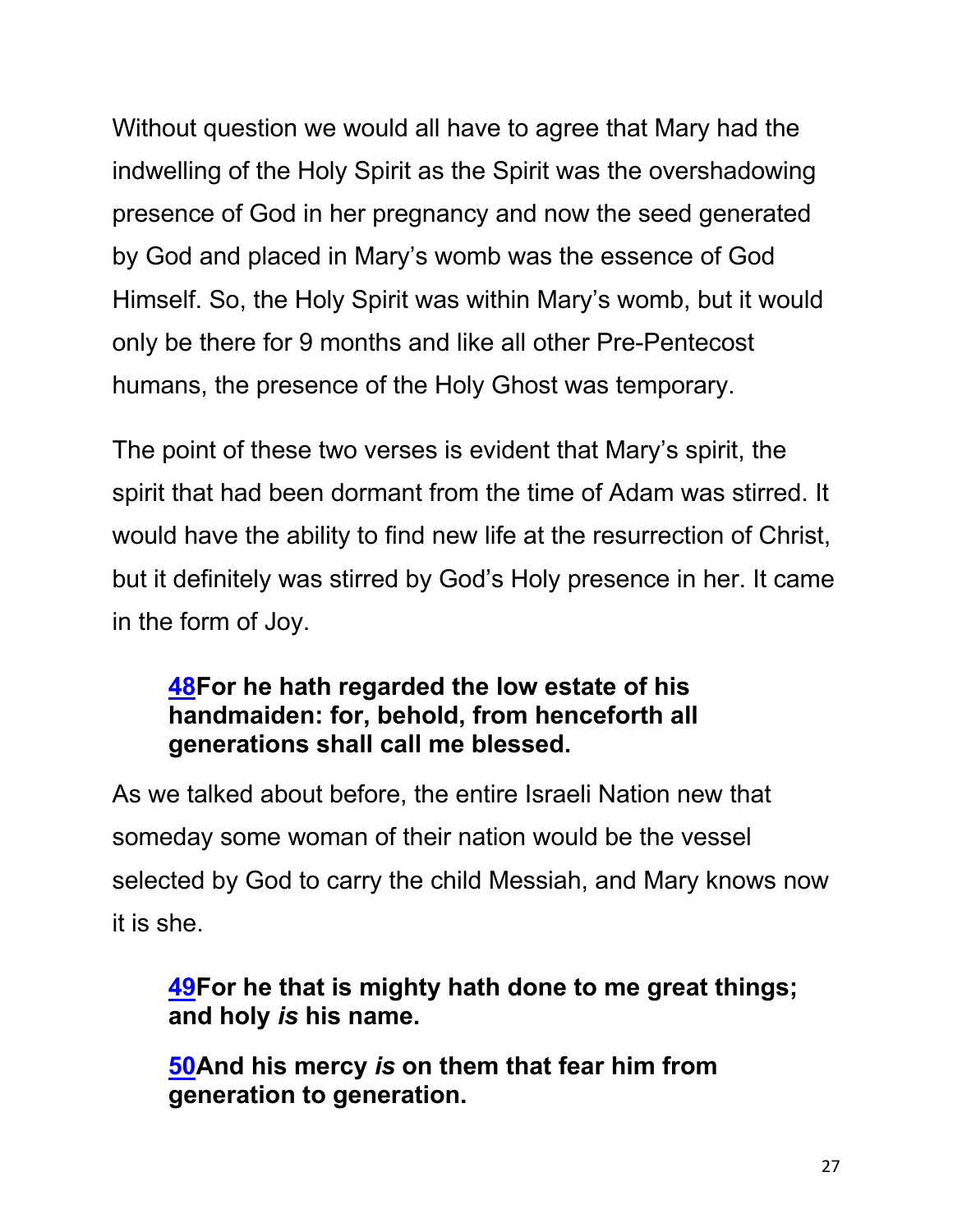These two verses can be declared by all Christians. Mary carried Jesus to birth, the Holy Spirit, the same one that caused this miracle also caused the miracle within each believer. To be Born Again, it is the same leap of Joy that Mary experience that each new believer experiences when that moment comes that they realize that the God of Creation has saved them from their sins and filled them with the Spirit of God for eternity.

We deserve death, but through God's Mercy and Grace He has seen fit to offer us a free gift of salvation, saving us from our sins if we will only say yes to Him.

### **51He hath shewed strength with his arm; he hath scattered the proud in the imagination of their hearts.**

**52He hath put down the mighty from** *their* **seats, and exalted them of low degree.**

**53He hath filled the hungry with good things; and the rich he hath sent empty away.**

**54He hath holpen his servant Israel, in remembrance of**  *his* **mercy;**

**55As he spake to our fathers, to Abraham, and to his seed for ever.**

Mary declares a number of things that God has done for and to Israel; those within and without the Nation. The declaration covers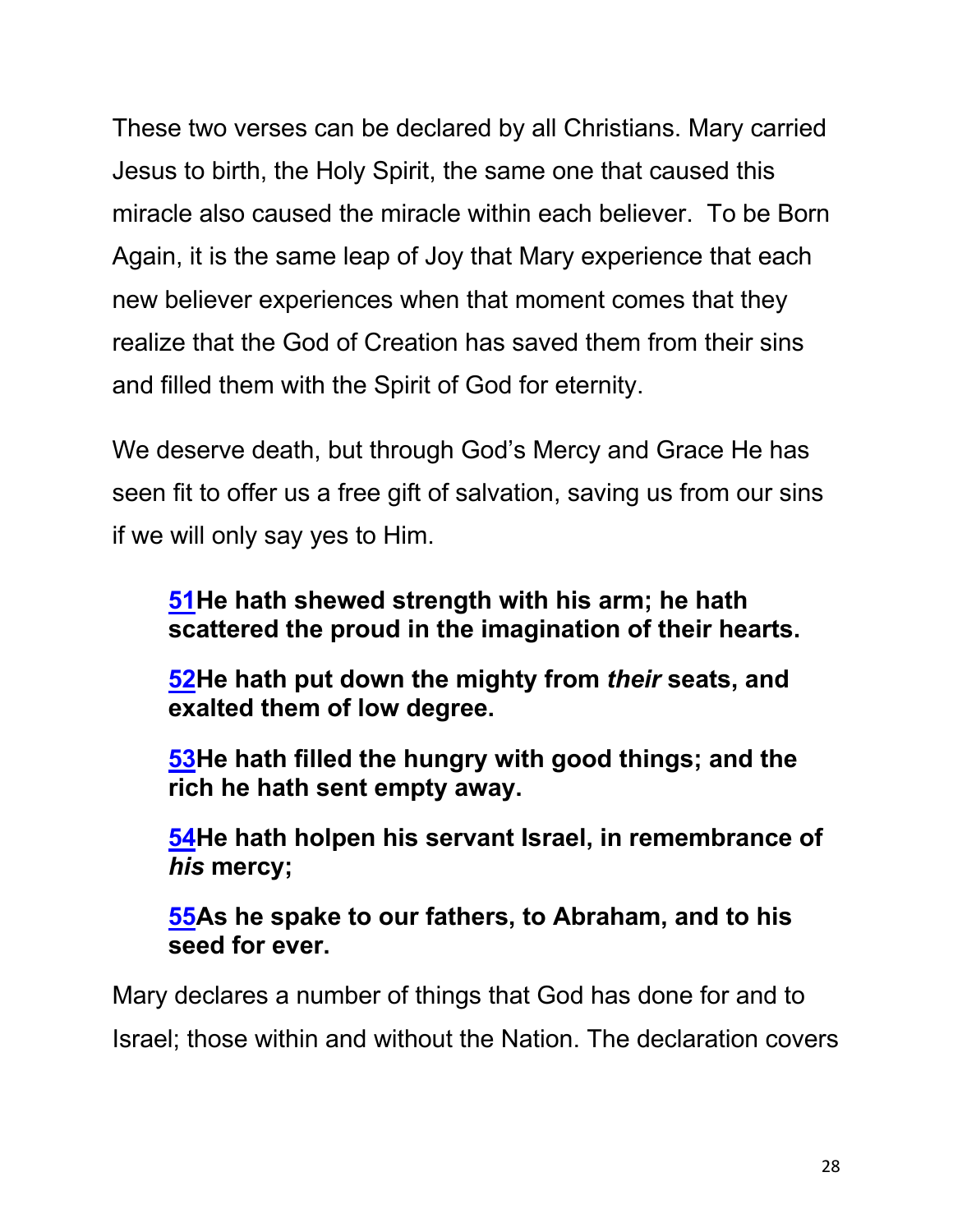a number of issues but all indicate the Omniscient Power of God in all aspects of men's lives.

## **56And Mary abode with her about three months, and returned to her own house.**

We were told in vs 36 that Elizabeth was 6 months pregnant when Mary came to see her. Mary stayed until it was time for Elizabeth to give birth. It is not abundantly clear if Mary stayed for the birth of John or not but the next verse may show that she did.

## **The Birth of John the Baptist**

## **57Now Elisabeth's full time came that she should be delivered; and she brought forth a son. 58And her neighbours and her cousins heard how the Lord had shewed great mercy upon her; and they rejoiced with her.**

In this verse it indicates that her cousin, likely meaning Mary and the neighbors heard the story of Zacharias encounter with the angel and how Elizabeth became pregnant; how God had showed great mercy upon her; and they rejoiced with her.

Now the rejoicing could have been at distance but seeing that Luke was pretty clear on the timing of Elizabeth being 6 months along when Mary came to her and the fact that it was the most important births in history, one would lean toward the idea that Mary and Elizabeth were together when John was born.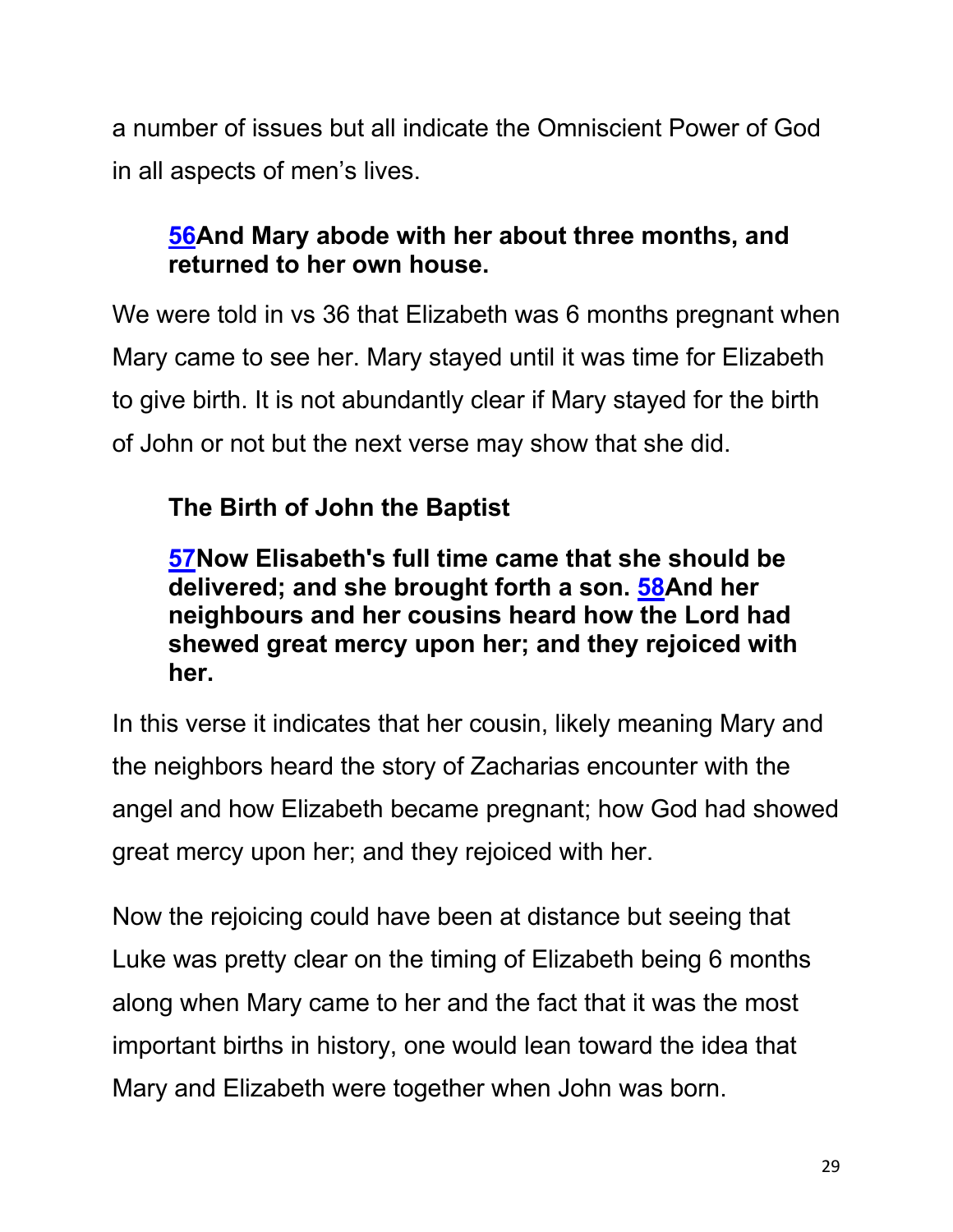**59And it came to pass, that on the eighth day they came to circumcise the child; and they called him Zacharias, after the name of his father. 60And his mother answered and said, Not** *so***; but he shall be called John. 61And they said unto her, There is none of thy kindred that is called by this name. 62And they made signs to his father, how he would have him called. 63And he asked for a writing table, and wrote, saying, His name is John. And they marvelled all.** 

The time of testing has arrived, Zacharias had shown doubt to Michael the angel, when he first told him that he would become a father and it caused him his voice for 9 months. Now was the moment of truth, had Zacharias had time to think about how he had responded with doubts to the angel, had he figured it out now that all the angel had told him was coming true?

Circumcision was the law; it was the outward sign of an inward commitment to God and to be counted as one of His. In the beginning of carrying out the law and even for those who had reached adulthood, circumcision was still required. A child that was circumcised at the age of 8 days; was deemed to be the optimum time for the child to have circumcision medically speaking for male organs to be in their appropriate place.

This circumcision of the flesh was the forerunner to what God called Circumcision of the heart. Anyone can say they are a Christian, and even act like a Christian to a point, but without a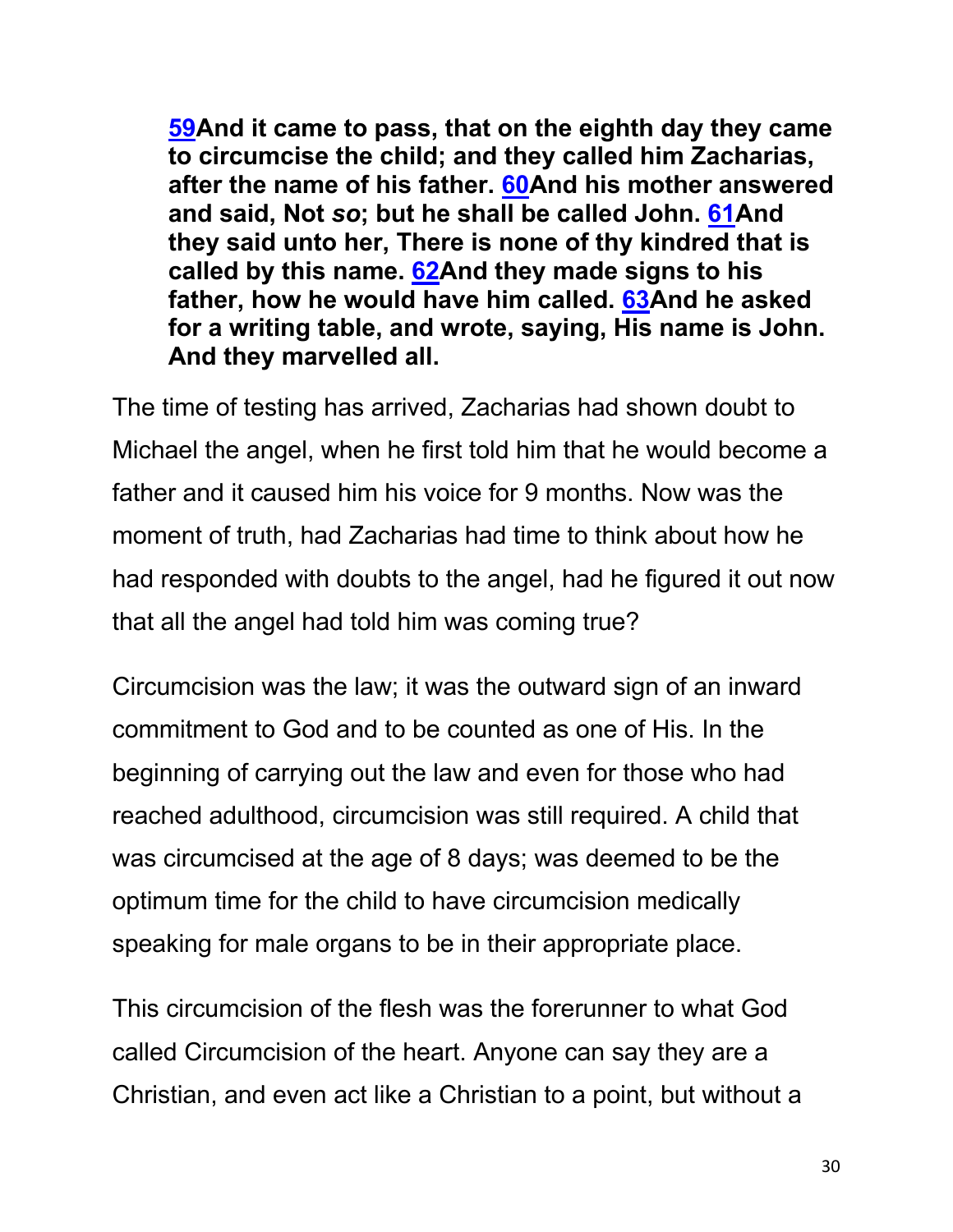heart change; a heart fully given to Christ and the Circumcision that takes place separating spirit from flesh in the heart then claiming to be Christian is a false claim.

## **64And his mouth was opened immediately, and his tongue** *loosed***, and he spake, and praised God.**

Zacharias found victory in the eyes of the Lord. He spoke from his heart and verified what his wife said about the name of the child. God says the "Truth will set you free". The truth indeed loosened Zacharias tong, can you image what he had to tell his wife after 9 months of not speaking. Like most men he probably said something like; wow.

**65And fear came on all that dwelt round about them: and all these sayings were noised abroad throughout all the hill country of Judaea. 66And all they that heard**  *them* **laid** *them* **up in their hearts, saying, What manner of child shall this be! And the hand of the Lord was with him.**

It was obviously tradition to name the first son after the father or even in some cases grandfather. When Elizabeth declared his name to be John it is pretty clear there was a great deal of silence in the room. Those in attendance immediately turned to Zachariah who would have the final say in the matter and it was at the moment that he declared what the angel had told him that his voice was returned to him.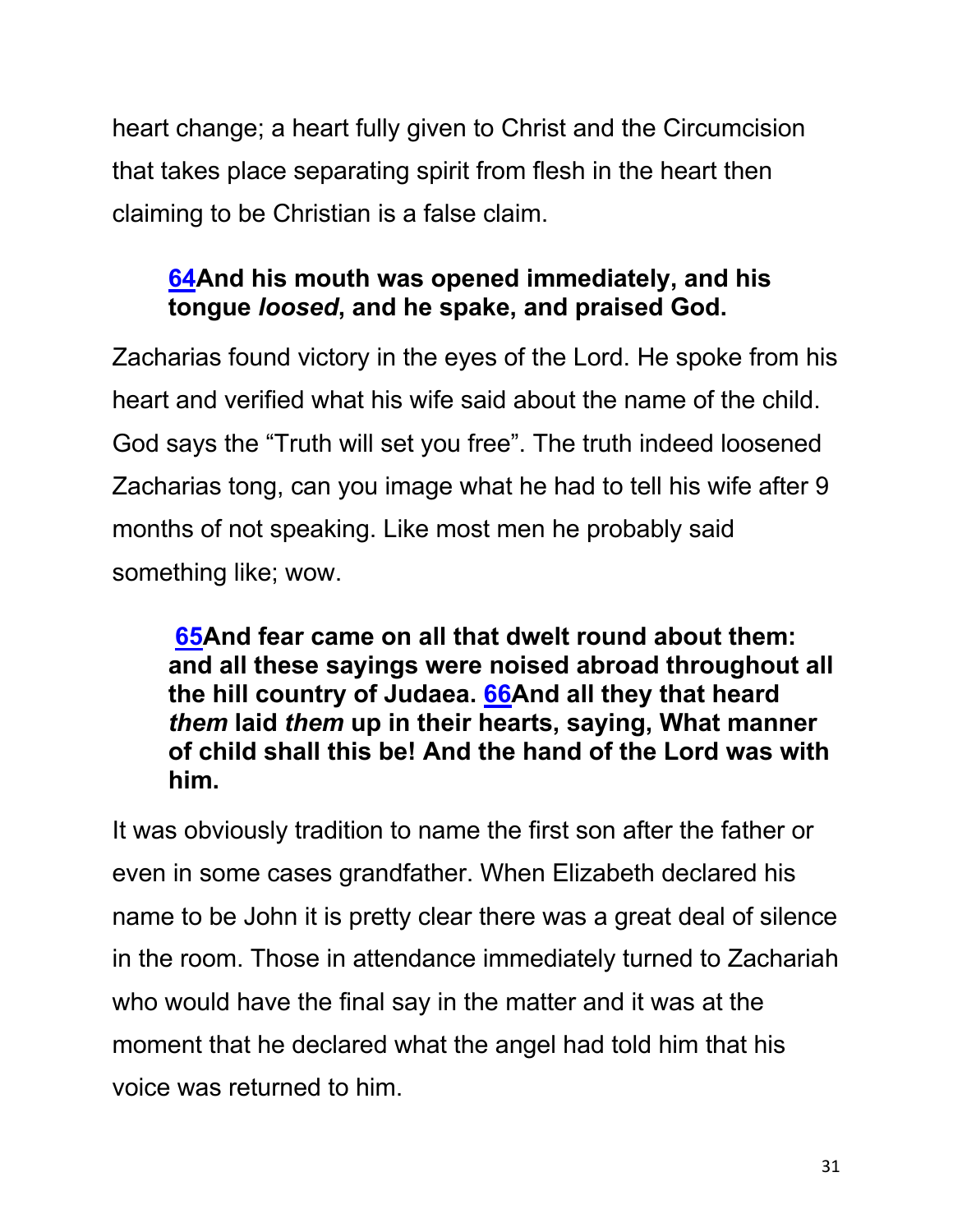## **Zecharia's Song**

## **67And his father Zacharias was filled with the Holy Ghost, and prophesied, saying,**

Zacharias is the third person in the New Testament to be filled with the Holy Spirit.

The decree that Zacharias was here filled with the Holy Ghost leads us to two questions; Zacharias was determined to be a righteous man along with his wife early in this chapter. In this case it was possible to be righteous without the indwelling of the Holy Ghost; the answer is yes. That would be accomplished by walking in the law even though doing it in the flesh. The entire Temple was based on this, the Temple, the Law and obedience were a type of and shadow what was to come. To be righteous you had to believe God and believe in Him. That would then move you to walk according to the Law. You would sin, but there was a temporary remedy; the Law allowed for a blood sacrifice to cover that sin temporarily.

The second question is; did the Holy Ghost remain in Zacharias? We are not told the answer to that question. However, if we take the whole council of God it appears that the Holy Ghost would only remain temporarily in those whom He indwelled until Jesus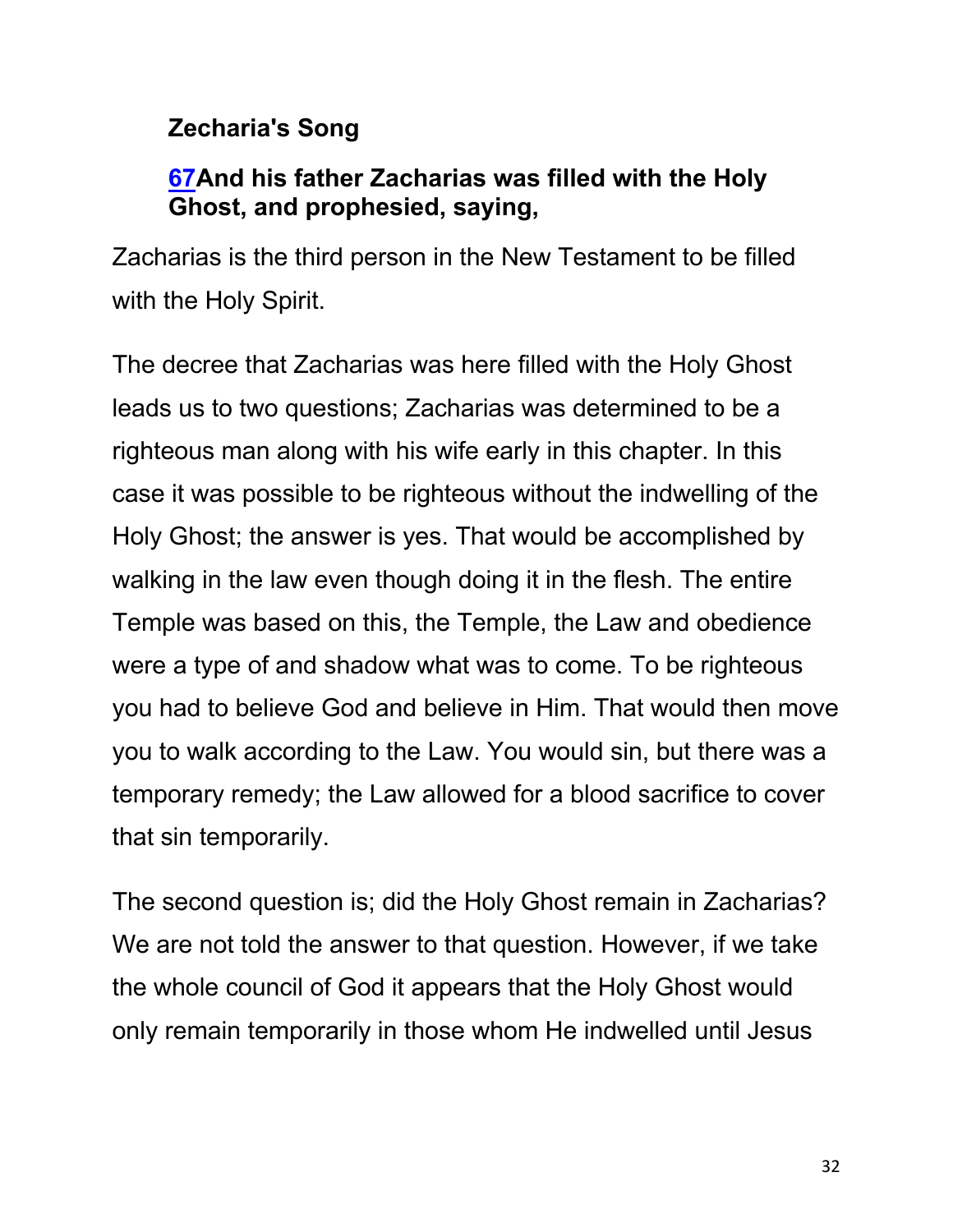declared to the world that He would send a comforter and that was the Holy Ghost on Pentecost.

I was wondering what were the most important events Biblically speaking in time; 12 moments in time when BY GOD'S HAND EVERYTHING CHANGED!

- 1. God created life
- 2. God brought the flood
- 3. God's promise to Abraham
- 4. John was born
- 5. Jesus was born and lived on earth
- 6. Jesus was Crucified
- 7. Jesus rose from the dead
- 8. Pentecost- the indwelling of the Holy Spirit

Yet to come

- 9. Rapture
- 10.Return of Christ to earth
- 11.Millennium
- 12.Great White Throne Judgment

## **68Blessed** *be* **the Lord God of Israel; for he hath visited and redeemed his people,**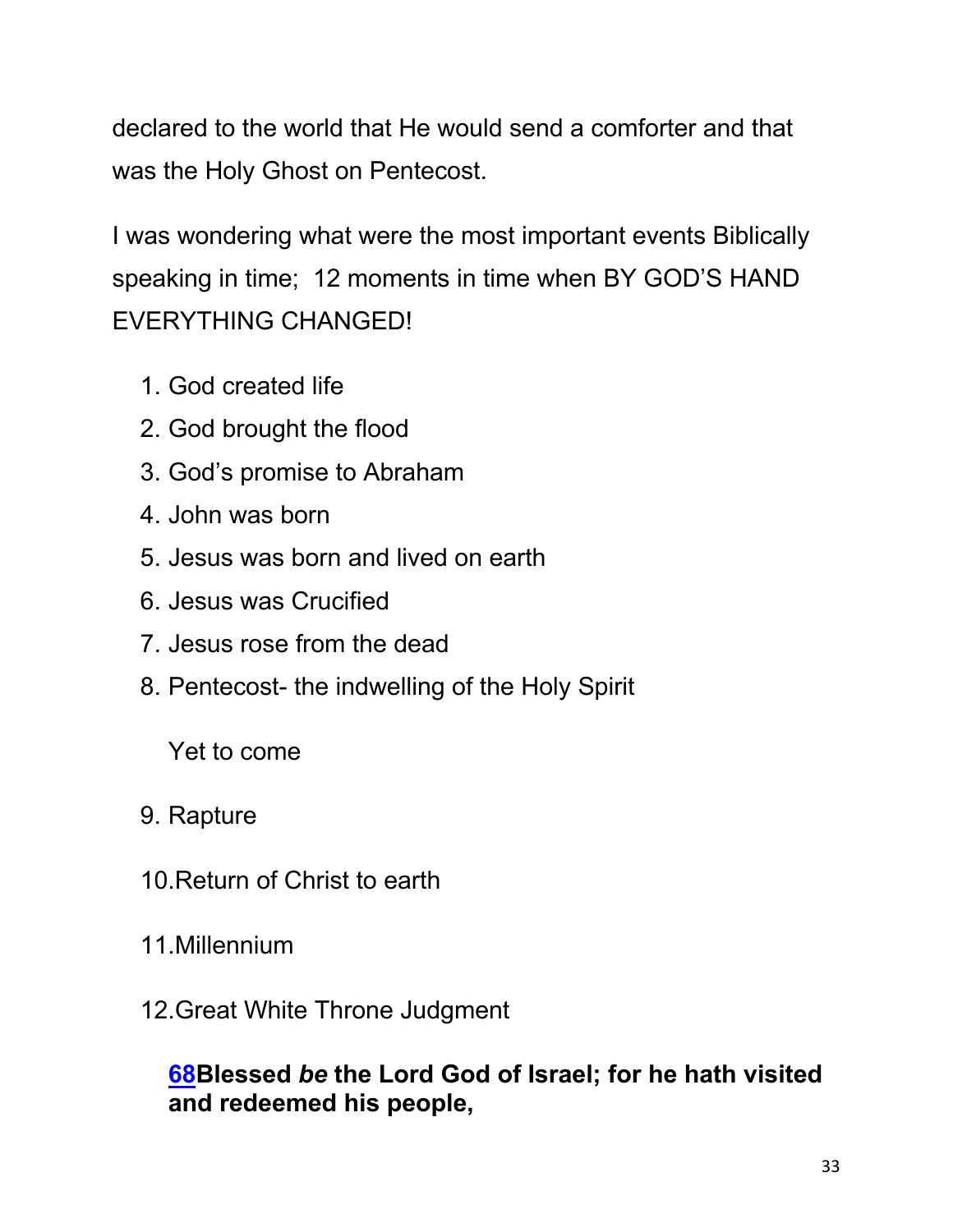Zacharias now searches his heart and looks for those things he has seen God personally do for Israel. He starts with perhaps the most important single act that not only affected Israel but the entire world; Redemption. For humans to come back into a relationship with God, individually, one person at a time. Separated from God since the fall of Adam; the first step in bringing Spiritual life back to humanity was the birth of John the Baptist.

Zacharias is declaring redemption done but we know that there were yet 32 years, (the span of Christ's life on earth) before that event would take place.

## **69And hath raised up an horn of salvation for us in the house of his servant David;**

Normally the term "horn" usually speaks of power. The power spoken of her is the (power of salvation). This horn or power of Salvation is Christ himself.

## **70As he spake by the mouth of his holy prophets, which have been since the world began:**

## **71That we should be saved from our enemies, and from the hand of all that hate us;**

The hope of Israel and all mankind is peace. But peace is not the absence of war, peace is peace of heart the only peace that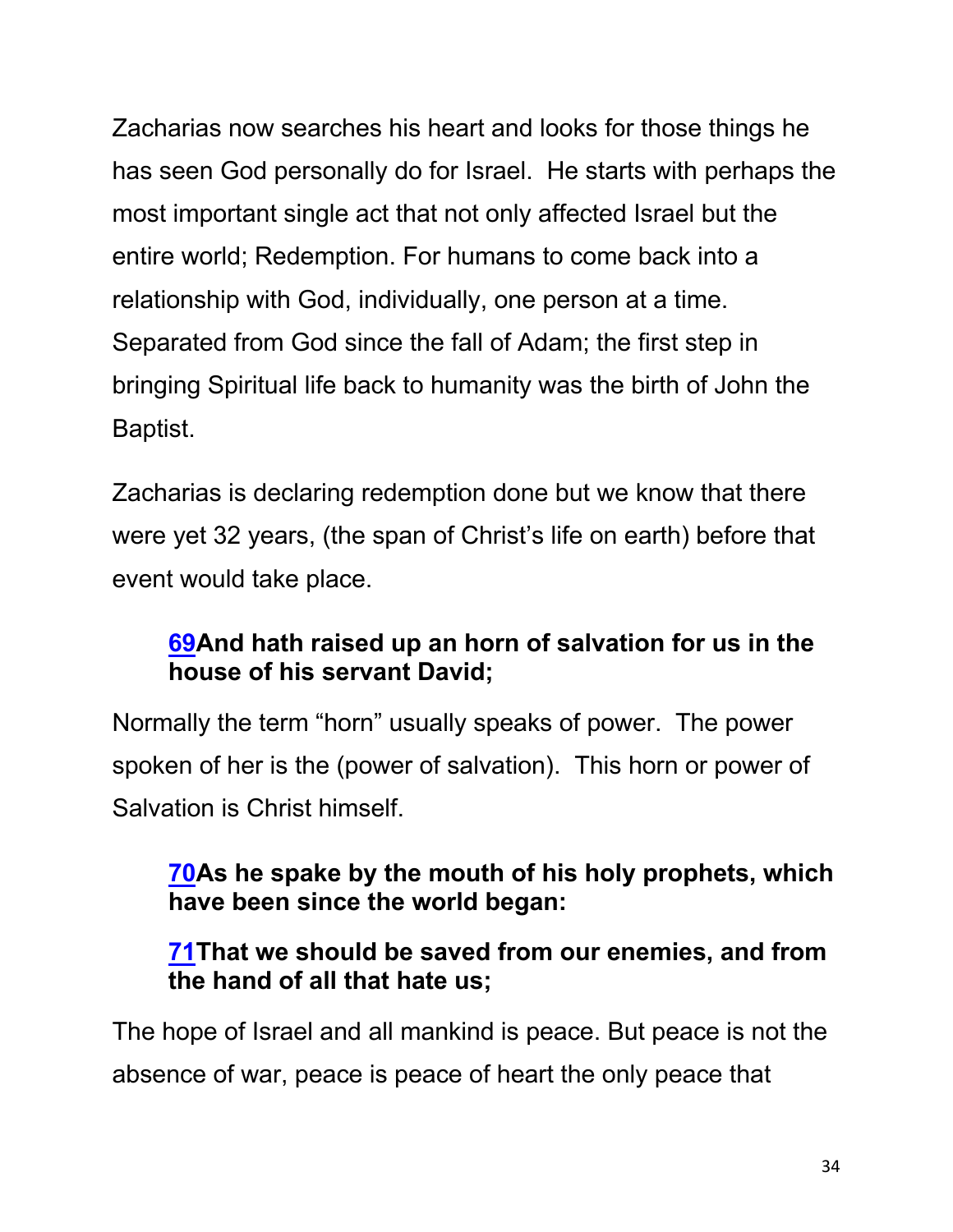comes from Christ indwelling us through the Holy Spirit. Israel at the time of Christ wanted a King, with power to remove the weight of Rome from their necks. They were not looking for a Savior Messiah, they were looking for a King Messiah.

The question for Zacharias and perhaps most of humanity even today is who is the enemy that hates us?

It is not the Chinees, Russians, Muslims, liberals, communists; they are just the pawns, it is the father of lies, Satan. Satan has cast such a stain upon man that man hates and sometimes does not even know why. Look at the hatred of the Northern tribes later to become Samaria against their brothers and sisters of the Tribe of Judah and vice versa. Look at the hatred today of liberals toward conservative, of non-believers against believers. It is insanity, who could cause such craziness. When hatred reaches a certain point, I believe we could call it the point of no return, then God intervenes and puts on those who hate what He calls a "Strong Delusion". I had asked that you read 1 Thessalonians 2, here is an excerpt from that book.

> *1 Thessalonians 2: : 9Even him, whose coming is after the working of Satan with all power and signs and lying wonders, 10And with all deceivableness of unrighteousness in them that perish; because they received not the love of the truth, that they might be saved. 11And for this cause God shall send them strong delusion,*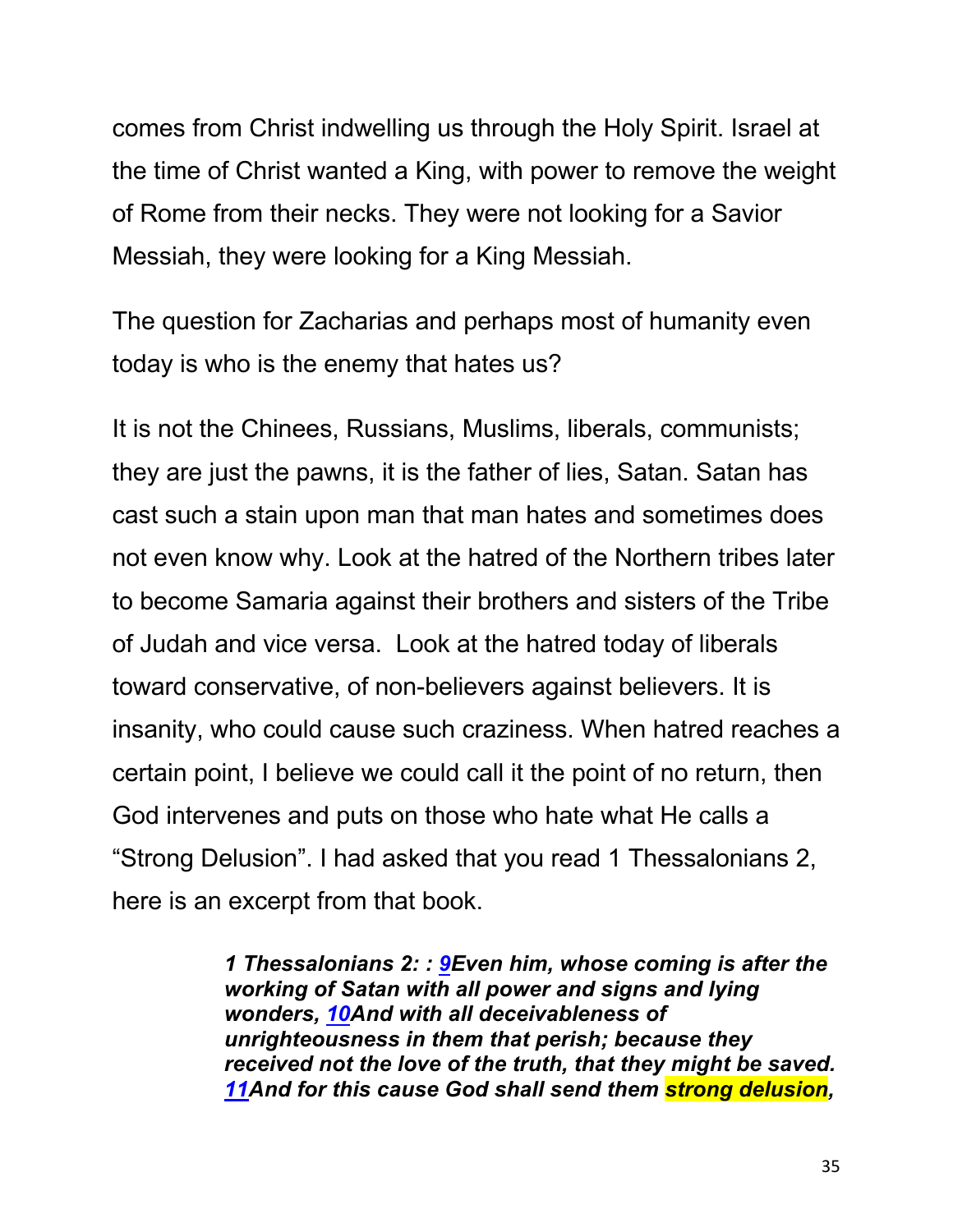#### *that they should believe a lie: 12That they all might be damned who believed not the truth, but had pleasure in unrighteousness.*

Satan has brought hatred to the hearts of man and man welcomed it. To some it seemed justified that they hate, because of some perceived injustice. A current day perceived injustice for those alive today would be slavery. None of us nor none of those who claim offense at slavery were ever slaves or slave owners. There are examples of slavery in every civilization on the planet. Some more dishonorable than others. Slavery can be of a righteous nature; we are to be slaves to Christ; He is our master. In today's spiritual economy we are all slaves; some to the law others to Grace, Mercy and Love. Unlike some evil slave owners of the past Jesus' is a benevolent master. He gave His life to protect those whom He loves. To Him, His slaves are His brothers and sisters.

A hatred directed at God and Christians is from the homosexual so called community. It is sin, not because I declare it so, it is sin because God judged it as sin. But for me to repeat what my God has said is now hate speech? God is trying to save any sinner including those who have chosen homosexuality. In order to save them THEY must admit that they are sinners just like you and I did. Once you admit you are a sinner the miracle of redemption is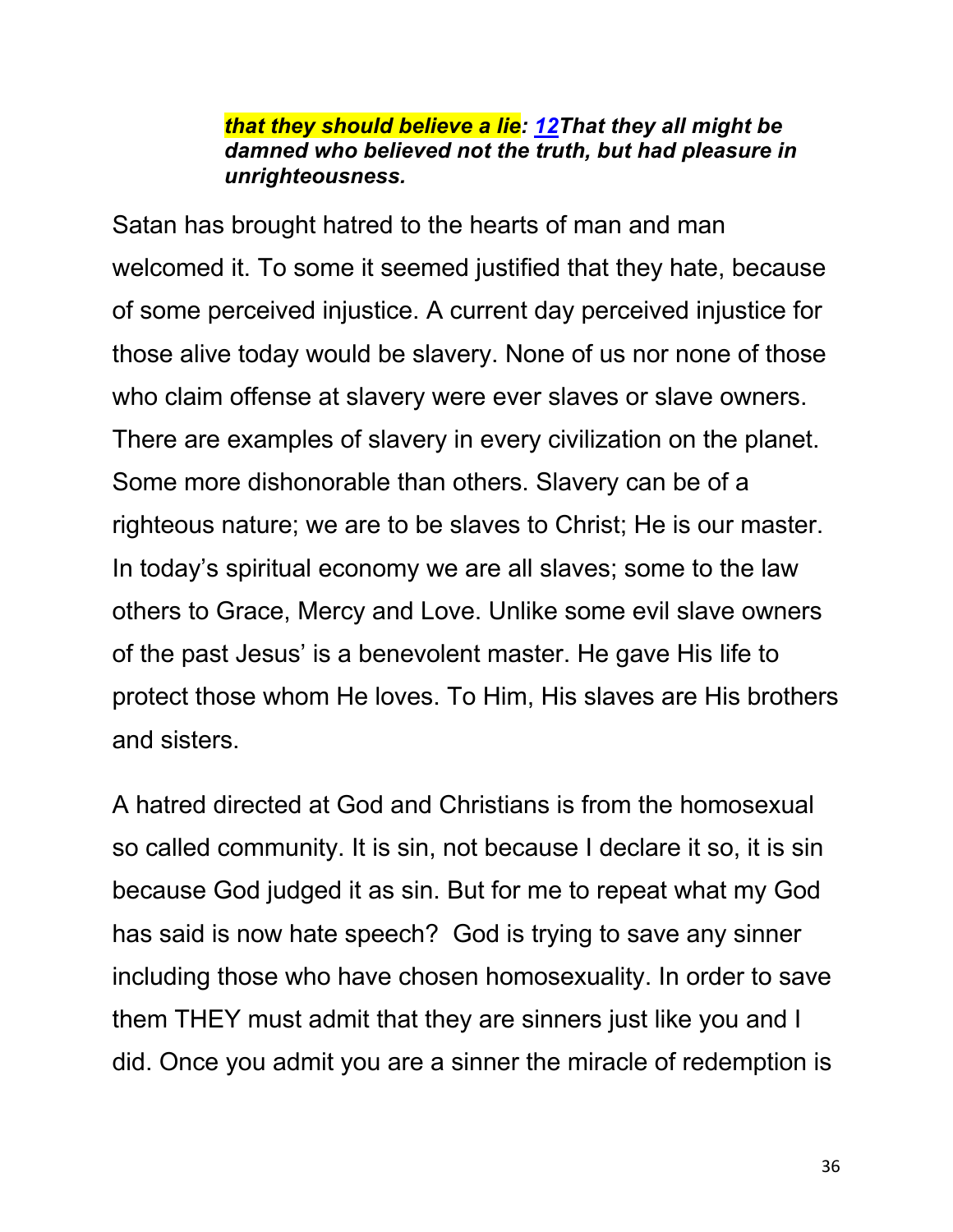possible for you on a one to one basis with God. He paid the price that we could be saved.

> *Acts 20:28 Take heed therefore unto yourselves and to all the flock, over the which the Holy Ghost that made you overseers, to feed he church of God which he hath purchased with His Own Blood.*

> *Romans 5:8 But God commendeth His love toward us, in that while we were yet sinners, Christ died for us. 9 Much more then, being now justified by His Blood, we shall be saved from wrath through Him.*

#### *Romans 6: Read entire chapter*

But only after you admit you are a sinner. Once the sin is admitted to and the redemption takes place, you must turn from you sin and follow Christ. To not do so place your redemption into question; did you really ask Christ into your heart or was it into your head. The distance from heaven to hell is about 18 inches, the distance from you head to your heat!

## **72To perform the mercy** *promised* **to our fathers, and to remember his holy covenant;**

Only man is guilty of forgetting the Holy Covenant that God made through Abraham, Moses and again the New Covenant through Jesus. We forget; not God, He always remembers.

The original promise was to Abraham in;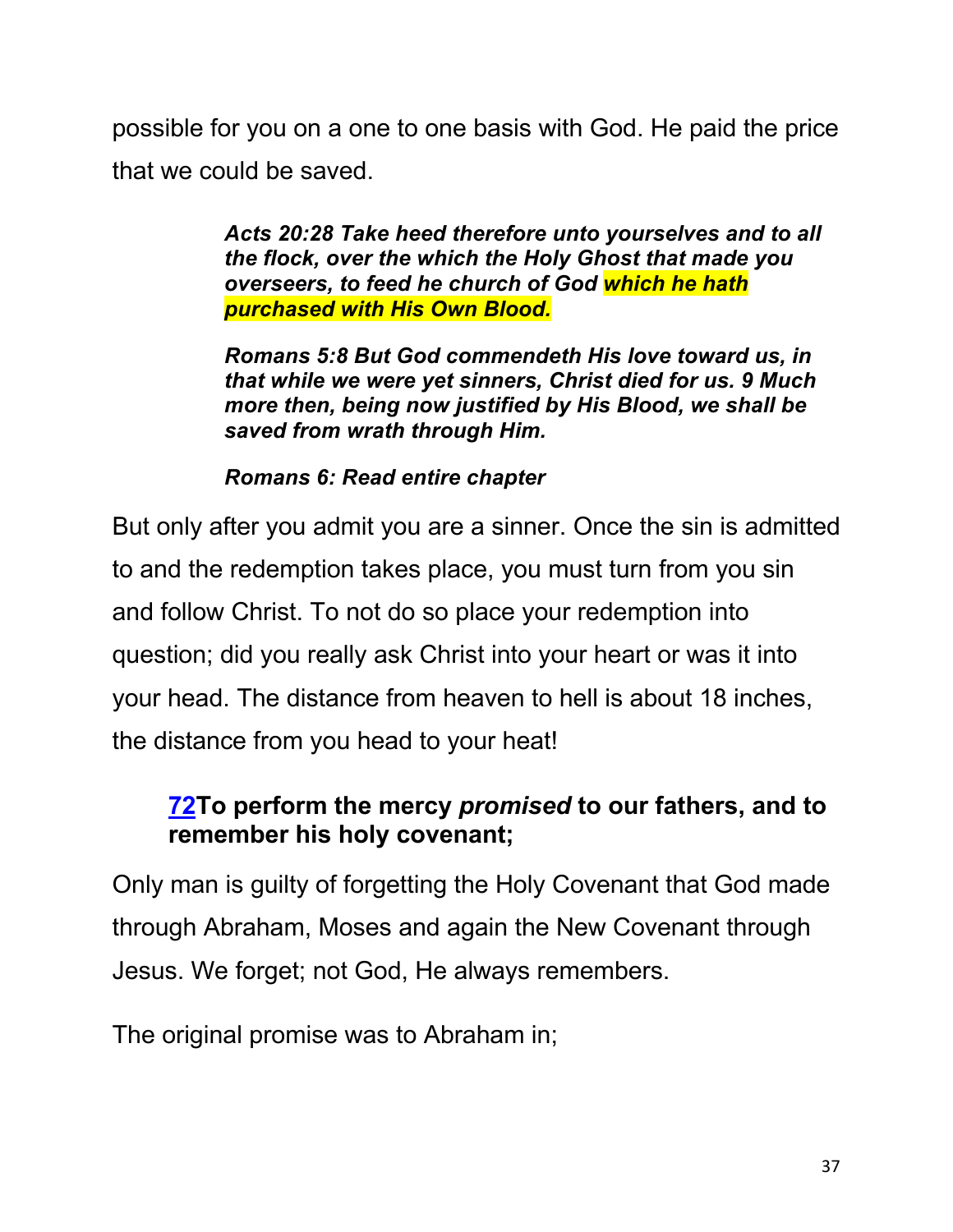*Genesis 12:2 And I will make thee a great nations, and I will bless thee, and make thy name great and thou shalt be a blessing. 3 And I will bless them that bless thee, and curse him that curseth thee; and in thee shall all families of the earth be blessed.*

The promise involved all of mankind, how far have we fallen from the blessing how near have we come to the curse? Many people who say they walk with Christ yet look more like the world in the conversation and actions are playing a dangerous game between cures and blessing.

## **73The oath which he sware to our father Abraham,**

## **74That he would grant unto us, that we being delivered out of the hand of our enemies might serve him without fear,**

Again, the perception at this time was the enemy was flesh, and Israel needed to be delivered from that fleshly enemy. There was no doubt that Rome as well as all the other conquerors had made life miserable for Israel with many being killed outright, but let's not forget that was self-imposed. They chose to worship false gods and not the God of Abraham Isaac and Jacob.

The real enemy that Jesus warned us about is not flesh and blood but spirit, evil spirit enemies that seek to devour mankind. The spirit of lust, of envy, of hatred, of addictions, of lying, stealing, covetousness etc. etc.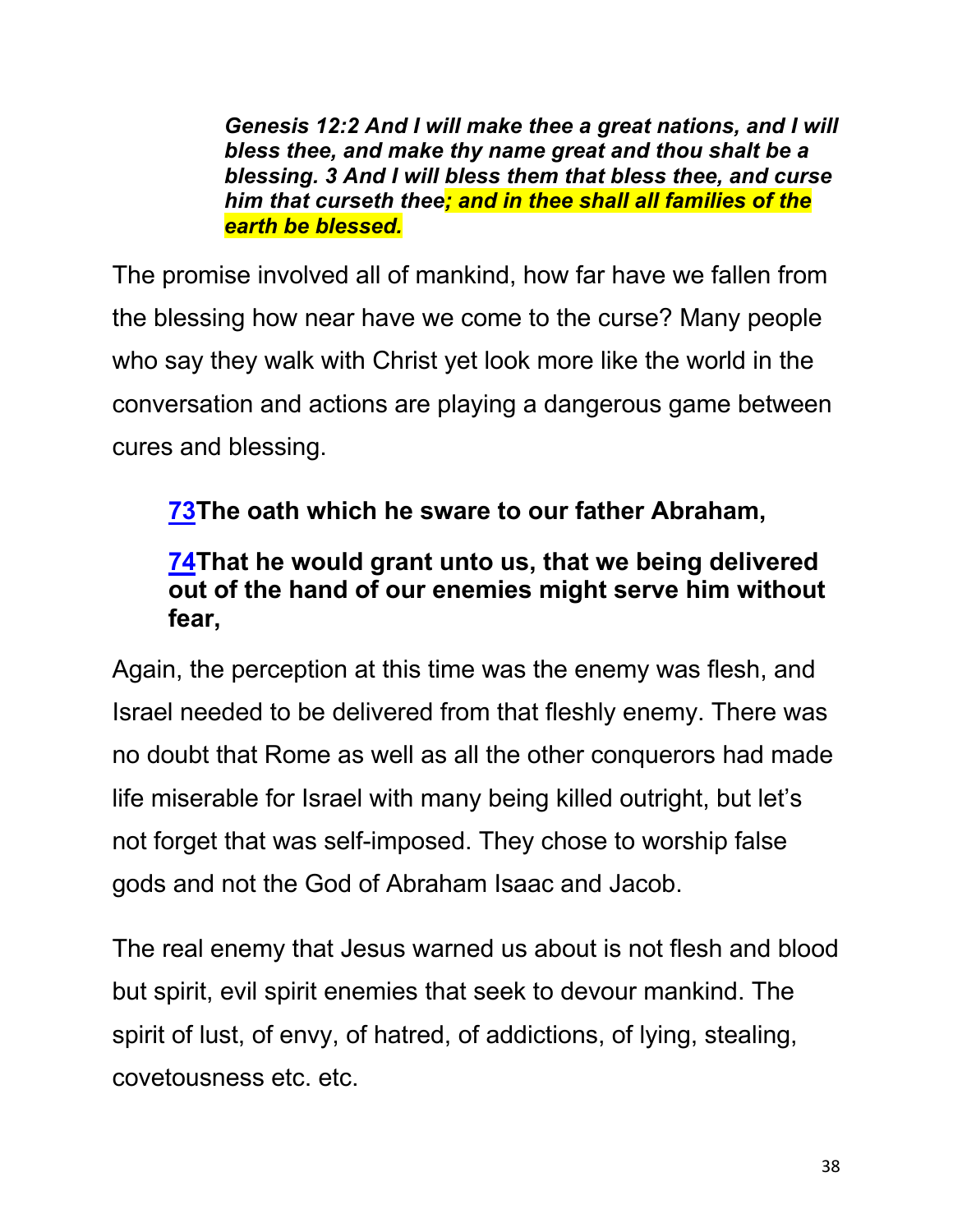The real enemy uses all of these elements of life to attack people, even believers. The advantage believers have over non-believers is the ability to know who the enemy is and how to respond to him, not through the flesh but through the power of the Holy Spirit. We don't have the power to defeat this enemy, but the Holy Spirit that lives in us does have the power. I personally feel it is a mistake for us to ever "rebuke the devil" on our own; rely wholly on the Holy Spirit by asking Him to rebuke Satan.

If we walk in carnality even as believers, we handcuff the Holy Spirit in defending us. When we walk in truth and light, the Holy Spirit will guide our way, He will help us make the right decisions, decisions filled with wisdom and love, grace and mercy.

#### **75In holiness and righteousness before him, all the days of our life.**

The enemy is not of the flesh even though it can manifest using other flesh against us. Flesh that wants to destroy Christianity, hinder the Church in its mission by causing Christians to walk in carnality, not only having evil thought but carrying those evil thoughts out to the disgrace of the Church, the Body of Christ.

Holiness and righteousness can only be present when God is present. It is similar to the absence of darkness when there is total light. God asks us "What does darkness have to do with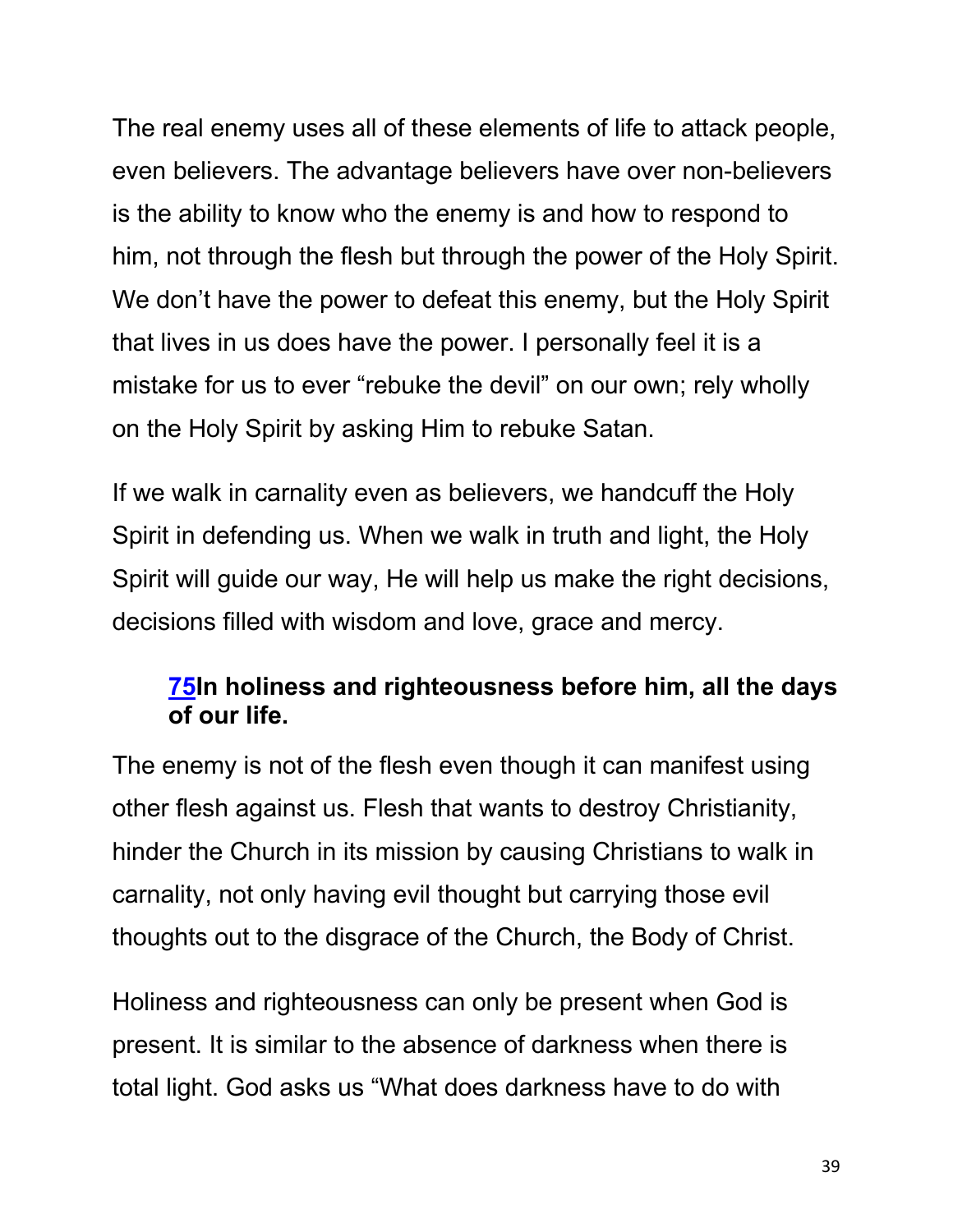light?" Holiness is not only the absence of evil, but the overwhelming presence of God.

## **76And thou, child, shalt be called the prophet of the Highest: for thou shalt go before the face of the Lord to prepare his ways;**

Zacharias song now points toward his own son, the son that will cry in the wilderness and make straight the path for our Lord and Savior. He will with boldness, the type of boldness Jesus wants from us; and in that boldness speak the truth of God. Not for monetary gain, or for recognition but in order to carry out the Great Commission.

John was one of the greatest prophets God ever sent. Totally committed, even unto death. He was actually a cousin to Jesus and so they knew each other growing up. At what point John recognized Jesus for who He is, is not certain but when He saw Jesus walking toward where John was baptizing, John made the comment "behold the Lamb of God". John obviously knew what the angel had told his father Zacharias and he would know what the angel told Mary, the question was, would John do what he was asked to do?

### **77To give knowledge of salvation unto his people by the remission of their sins,**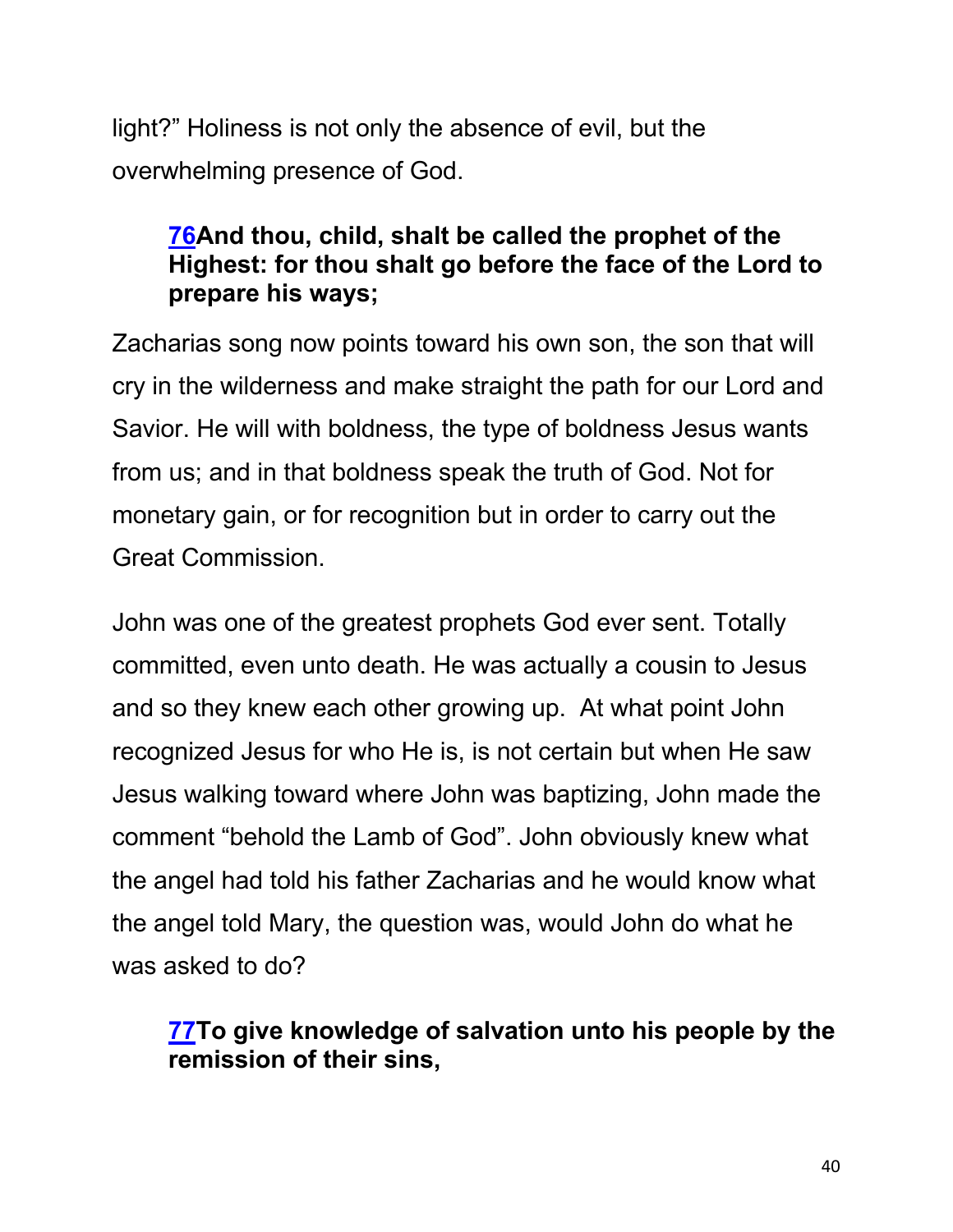Israel knew it needed to be forgiven, the priest knew it, they know it today, but they rejected the Messiah when He came, now they must suffer the consequences of that decision. The suffering to come will make the Germans look like child's play when the Anti-Christ attacks Israel.

People know today they need to be forgiven, but they are strong willed so much so that God has sent a "Strong delusion" upon them. It comes in many forms but always accomplishes the same goal; separate them from God. Do it with environmentalism do it with science and technology, do it with myths, do it with UFO's, with Big Foot, with lying and deceiving pastors and teacher. The goal is always the same; separate them from God. Their hatred runs deep, just like the hatred of the Samarians and the Jews, 600 years of built up hatred, and the result; a "strong delusion" will be put upon them.

> *1 Thessalonians 2:3Let no man deceive you by any means: for that day shall not come, except there come a falling away first, and that man of sin be revealed, the son of perdition; 4Who opposeth and exalteth himself above all that is called God, or that is worshipped; so that he as God sitteth in the temple of God, shewing himself that he is God. 5Remember ye not, that, when I was yet with you, I told you these things? 6And now ye know what withholdeth that he might be revealed in his time. 7For the mystery of iniquity doth already work: only*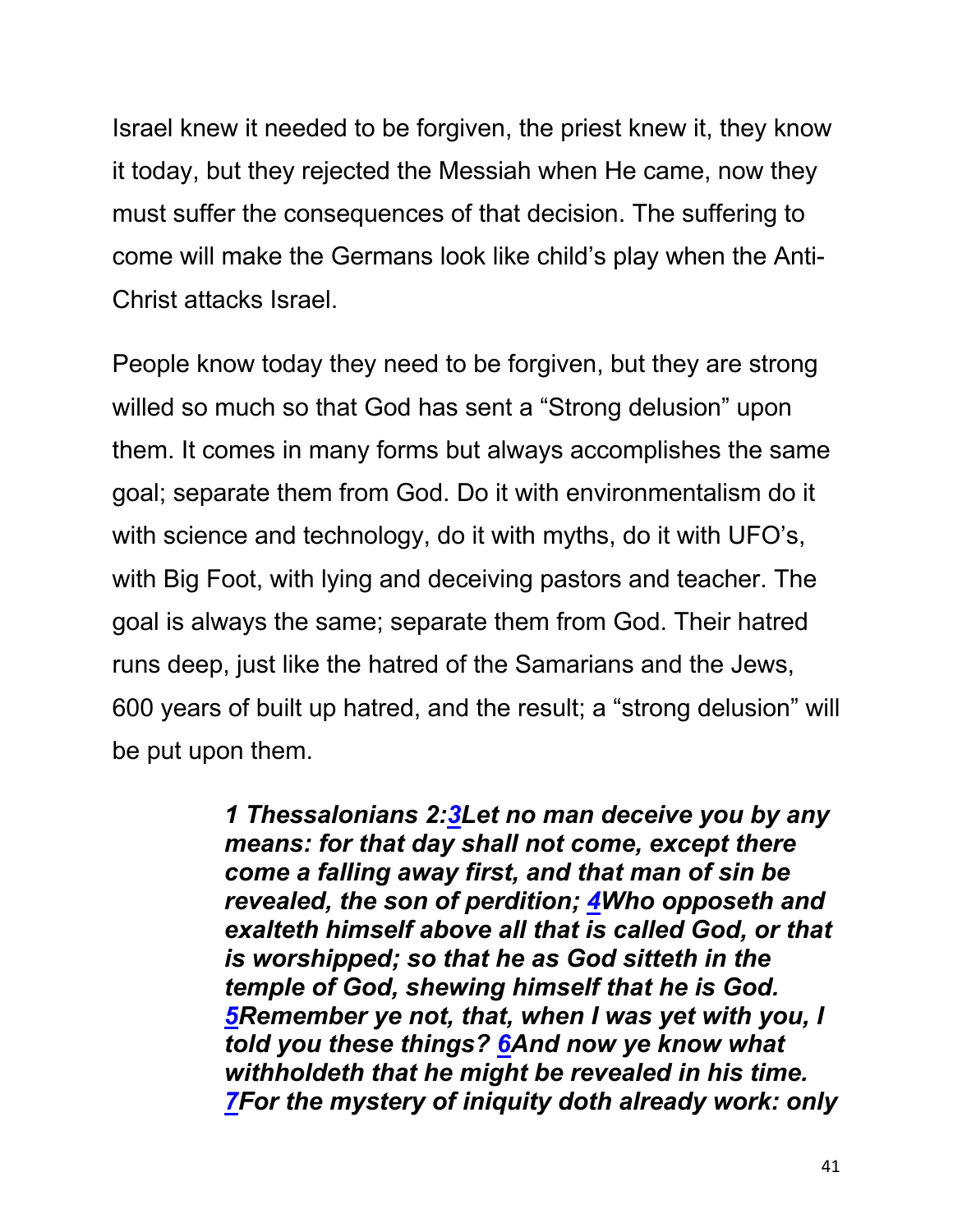*he who now letteth will let, until he be taken out of the way. 8And then shall that Wicked be revealed, whom the Lord shall consume with the spirit of his mouth, and shall destroy with the brightness of his coming: 9Even him, whose coming is after the working of Satan with all power and signs and lying wonders, 10And with all deceivableness of unrighteousness in them that perish; because they received not the love of the truth, that they might be saved. 11And for this cause God shall send them strong delusion, that they should believe a lie: 12That they all might be damned who believed not the truth, but had pleasure in unrighteousness.*

Satan wants separation from God for mankind and mankind in their infinite wisdom seeks redemption from all the wrong places and things. They think they are smarter than God and smarter than idiot Christians. The delusion is strong and will drive them to the end of their days on earth, then all they have is eternity, without God without hope without, Mercy and Grace. Forever in a state of terror.

## **78Through the tender mercy of our God; whereby the dayspring from on high hath visited us,**

The term Dayspring is a reference to Christ, the new light of the morning as it chases darkness from before it.

God's Mercy has been extended to mankind for centuries, but to what avail, to what end; for the believer for eternity with Christ, for